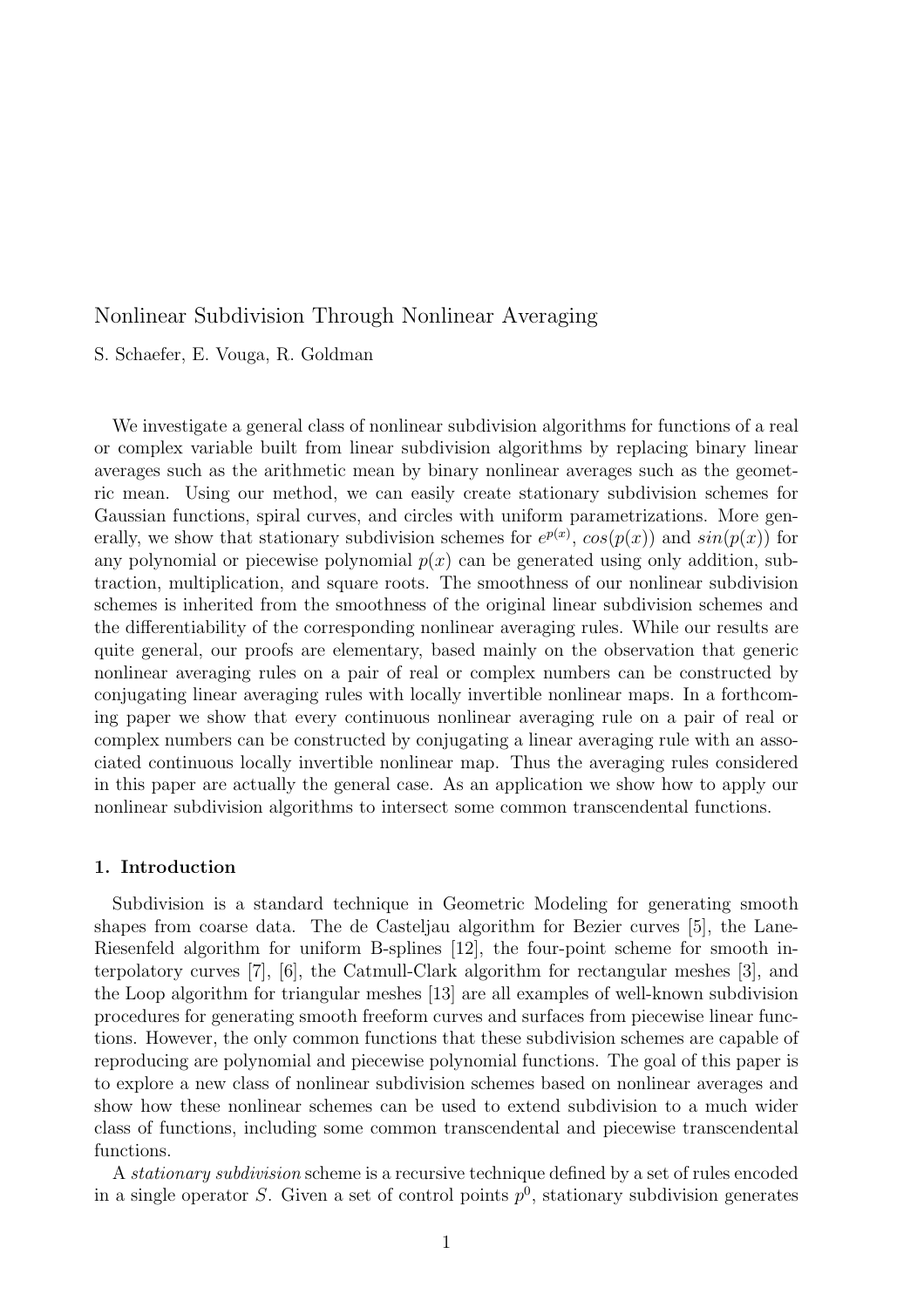new sets of control points by setting

$$
p^k = S(p^{k-1}) = S^k(p^0) \quad k = 1, 2, \dots
$$

Here  $p^k$  denotes the control points produced after k levels of subdivision, and  $S^k$  denotes the operator S applied k times. When the subdivision rule S is well chosen, then connecting adjacent points at level  $k$  with straight lines produces a sequence of piecewise linear functions that converge in the limit to some smooth shape which we denote by

$$
p^{\infty} = S^{\infty}(p^0).
$$

If the subdivision rules change from level to level, then the subdivision scheme is said to be nonstationary. The techniques we shall develop in this paper are valid both for stationary and nonstationary subdivision schemes. Nevertheless, to simplify both the discussion and the notation, we shall restrict our attention here to stationary subdivision procedures.

Most of the standard stationary subdivision schemes that exist today are linear subdivision schemes. A linear subdivision scheme is a scheme where the rules encoded in the subdivision operator are defined by affine combinations of the control points. Typically, linear subdivision rules are represented locally by multiplying the control points p with a matrix L. Thus we write

$$
p^{k+1} = S(p^k) = Lp^k.
$$

When the columns of the matrix  $L$  are uniform shifts of a single column, then the subdivision scheme is said to be uniform. For uniform subdivision schemes, the smoothness of the limit functions can be determined by analyzing the eigenvalues and eigenvectors of the matrix  $L$  [17].

Nonlinear subdivision schemes have been introduced recently for three reasons: to eliminate artifacts, to preserve shape, and to generate smooth curves on manifolds [8]. We shall briefly review each of these applications in turn and then compare our method and motivation to the approaches and goals of previous authors.

Several nonlinear variants have been proposed for the classical linear four-point interpolatory subdivision scheme. The classical four-point scheme is known to generate well-behaved curves when the distances between adjacent control points do not vary too much. But when some edges of the control polygon are short and others are long, then artifacts that are not in the data such as self intersections and inflection points may appear in the curve. To eliminate these artifacts, Marinov et al [14] introduce a tension parameter into the four-point scheme and then adapt the tension parameter to the data. This approach leads to a nonlinear version of the four-point scheme. Another approach to nonlinear subdivision in the four-point scheme is provided by Sabin and Dogson [18], who introduce nonlinearity to reproduce circles and to reduce curvature variation for data off the circle.

Cohen *et al* [4] modify the four-point scheme by developing several alternative sets of masks and then choosing the mask for each new point depending on the nearby data. Again these rules for choosing the appropriate masks depending on the data introduce nonlinearity into the four-point scheme. In the functional setting, when the data is taken off a smooth function, this approach for choosing the masks leads to better estimates and fewer oscillations in the curves.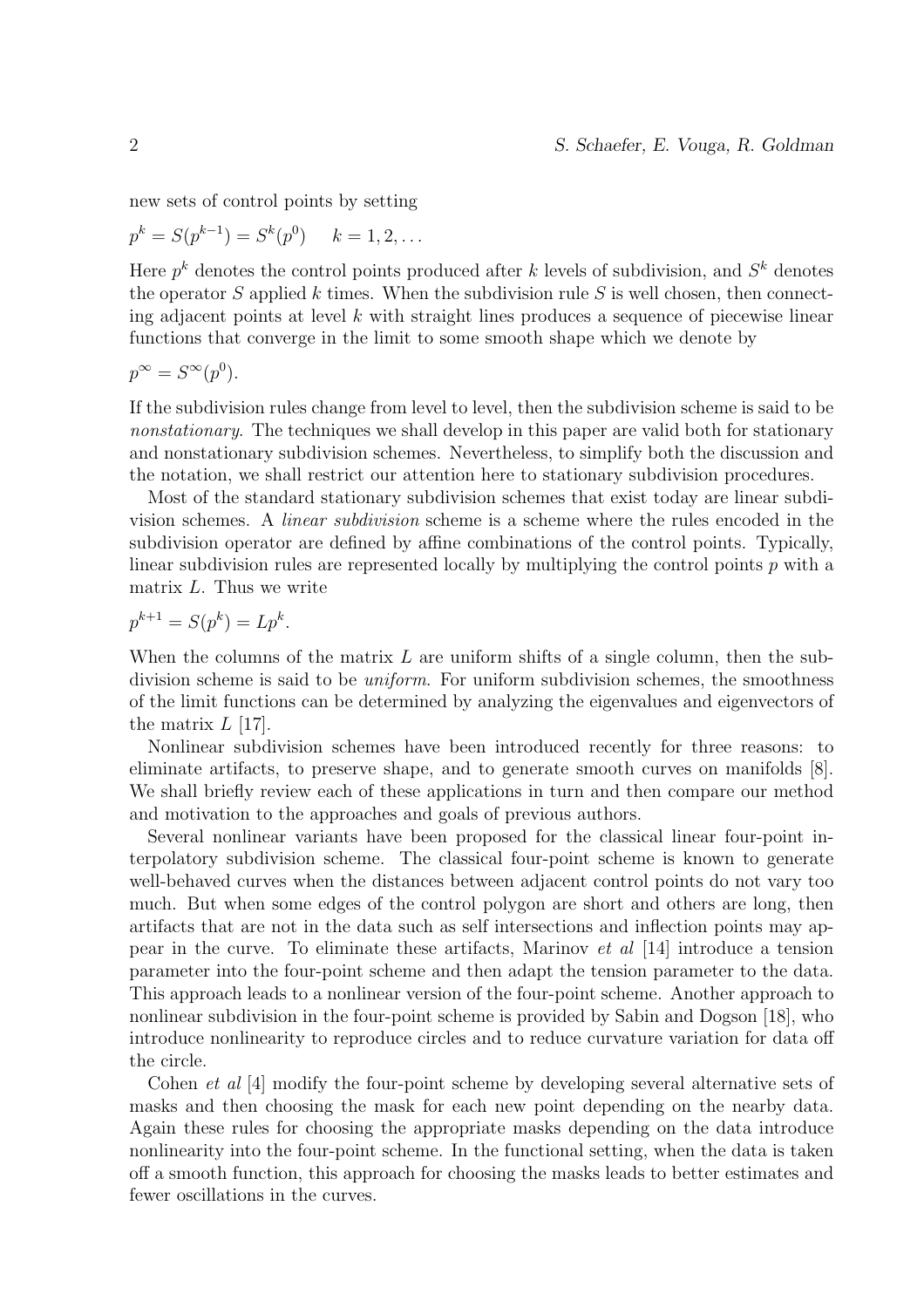Floater and Micchelli [9] generate a family of nonlinear interpolatory subdivision schemes by introducing the harmonic mean to modify the classical four-point interpolatory subdivision algorithm in order to build an interpolatory subdivision procedure that preserves the convexity of the original data. Micchelli [15] also introduces a modification of the four-point scheme capable of reproducing any function of the form  $p(x)e^{l(x)}$ , where  $p(x)$ is a polynomial and  $l(x)$  is a linear function.

More recently Aspert *et al* [2] modify the four-point scheme in a nonlinear fashion in order to generate a subdivision scheme for curves that can be adapted readily to surfaces. Their scheme can reproduce circles, but they provide no general criteria for guaranteeing smoothness.

Finally, nonlinear subdivision schemes are typically required when the goal is to create smooth shapes from coarse data on curved manifolds [16], where affine combinations no longer apply. The smoothness of these nonlinear subdivision schemes on curved manifolds is generally a good deal more difficult to analyze than the smoothness of linear subdivision schemes in Euclidean space [21].

In this paper we are going to introduce a simple, systematic approach to generating nonlinear subdivision schemes by replacing the arithmetic mean (midpoint averaging) by simple nonlinear averaging rules such as the geometric mean in standard linear subdivision algorithms such as the Lane-Riesenfeld algorithm for uniform B-splines. Unlike other researchers whose goals are to use nonlinearity either to eliminate artifacts, preserve shape, or generate smooth curves on manifolds, our goal is to take advantage of nonlinearity to generate a much wider class of functions than is possible to generate with linear subdivision algorithms. Using our method, we will build simple stationary subdivision schemes for Gaussians, spirals, and circular arcs for which no known stationary linear subdivision schemes exist. We will also show that subdivision schemes for  $e^{p(x)}$ ,  $\cos(p(x))$ ,  $\sin(p(x))$ for any polynomial or piecewise polynomial  $p(x)$  can be generated using only addition, subtraction, multiplication, and square roots.

We begin in Section 2 with a brief review of three of the most popular linear subdivision schemes: the de Casteljau subdivision algorithm for Bezier curves, the Lane-Riesenfeld subdivision algorithm for uniform B-splines, and the four-point subdivision rule for generating smooth interpolatory curves. Each of these schemes is based either on repeated midpoint averaging or on repeated two point linear interpolation. In Section 3 we provide a systematic way to modify these subdivision algorithms as well as other linear subdivision schemes to generate an interesting new class of nonlinear subdivision procedures by altering the meaning of averaging or, more generally, of linear interpolation (weighted averages). We show that these nonlinear subdivision schemes based on nonlinear averages generate smooth functions, typically as smooth as the functions generated by the linear subdivision schemes from which they are derived. We also present an elementary, geometric interpretation of these nonlinear subdivision algorithms in terms of geodesic averaging, and we reinterpret the convex hull and variation diminishing properties in terms of these nonlinear geodesics. Using this geometric interpretation, we then go on to investigate intersection algorithms for transcendental functions based on these nonlinear subdivision algorithms and their corresponding nonlinear geodesics. We close in Section 4 with a short summary of our work and a few open questions for future research.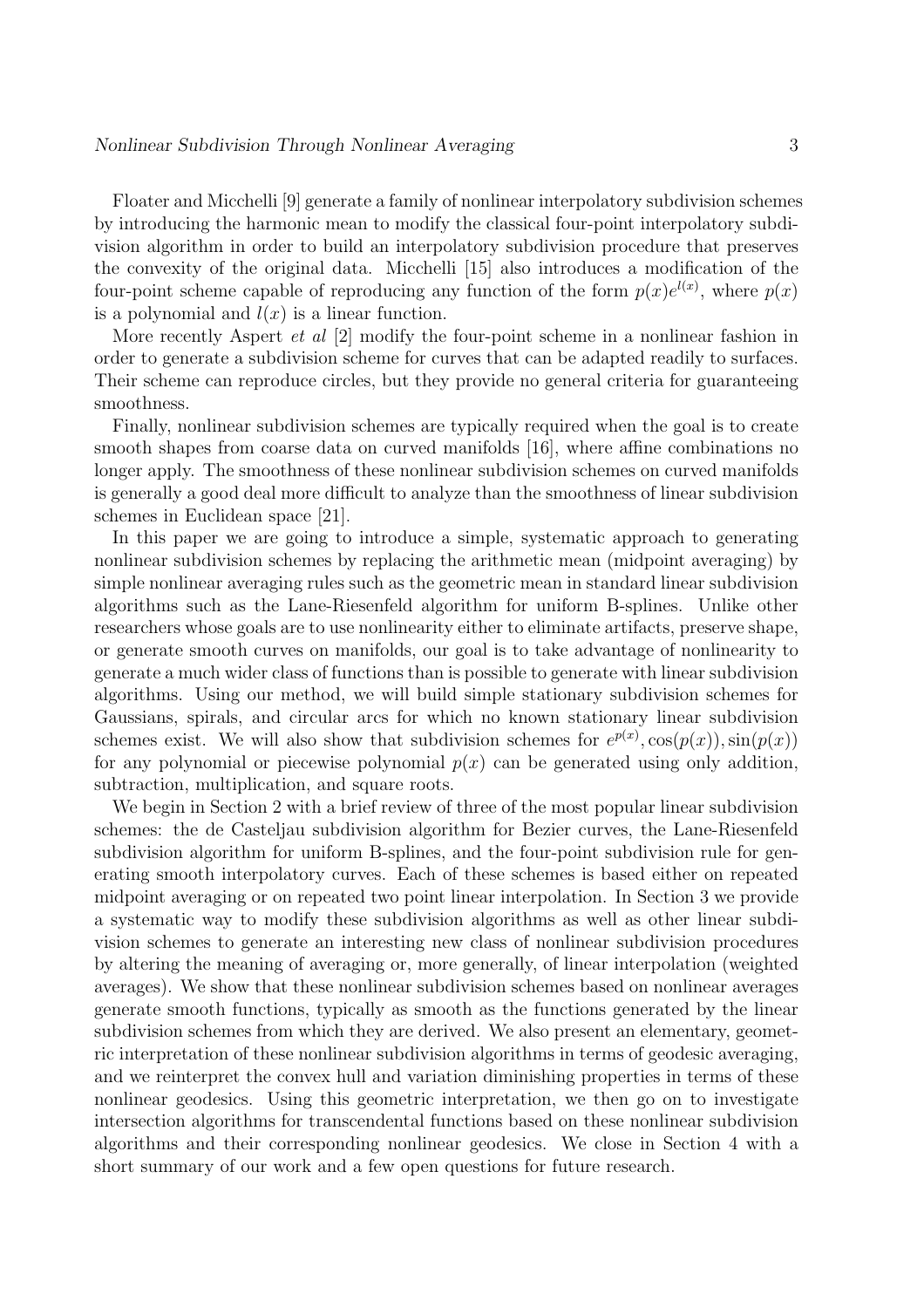# 2. Linear Subdivision Algorithms: Midpoint Averaging and Linear Interpolation

The simplest bounded curve is a straight line segment, and the easiest subdivision algorithm is midpoint averaging. Two points  $P_0, P_1$  determine a line segment  $P_0P_1$ . The midpoint M of the line segment  $P_0P_1$  is located at the average of the two end points – that is,

$$
M = \frac{P_0 + P_1}{2}.\tag{1}
$$

Equation 1 is called midpoint averaging. Iterating midpoint averaging on the two line segments  $P_0M$  and  $MP_1$  generates a dense set of points along the original line segment  $P_0P_1$  (see Figure 4, top).

Midpoint averaging provides a simple subdivision algorithm for straight line segments. Repeated midpoint averaging is also at the heart of several classical subdivision algorithms for more complicated curves. The de Casteljau subdivision algorithm for Bezier curves and the Lane-Riesenfeld subdivision algorithm for uniform B-splines are both based on repeated midpoint averaging.

In the de Casteljau algorithm for Bezier curves, we start with a sequence of control points  $P_0, \ldots, P_n$  for a Bezier curve of degree n. Using midpoint averaging, we then compute a triangular array of points  $P_j^k$ ,  $j = 0, \ldots, n - k$ ,  $k = 0, \ldots, n$  by setting

$$
P_j^0 = P_j \t j = 0, ..., n
$$
  
\n
$$
P_j^k = \frac{P_j^{k-1} + P_{j+1}^{k-1}}{2} \t j = 0, ..., n-k \t k = 1, ..., n.
$$
 (2)

The points  $P_0^0, \ldots, P_0^n$  and  $P_0^n, \ldots, P_n^0$  are control points for the left and right segments of the original Bezier curve. Iterating the de Casteljau subdivision algorithm on these two sets of control points generates a sequence of points that converge to a dense set of points along the Bezier curve for the original control points  $P_0, \ldots, P_n$  (see Figure 1, top).

In the Lane-Riesenfeld subdivision algorithm for uniform B-splines, we are given a sequence of control points  $P_0, \ldots, P_n$  for a B-spline curve of degree d with knots at the integers. We begin the subdivision algorithm by doubling the control points, and then use midpoint averaging to compute new control points in the following manner:

$$
P_{2j}^{0} = P_j
$$
  
\n
$$
P_{2j+1}^{0} = P_j
$$
  
\n
$$
P_j^k = \frac{P_j^{k-1} + P_{j+1}^{k-1}}{2}.
$$
\n(3)

The points  $P_0^d, \ldots, P_{2n+1-d}^d$  are the control points for the original B-spline curve of degree d with knots at the half integers. Iterating the Lane-Riesenfeld subdivision algorithm generates a sequence of points that converge to a dense set of points along the B-spline curve for the original control points  $P_0, \ldots, P_n$  (see Figure 2, top).

Midpoint averaging is a special case of linear interpolation or weighted averaging. In weighted averaging, instead of placing M at the midpoint of the line segment  $P_0P_1$ , we place M at the point along the line segment that splits the original segment into two segments whose lengths are in the ratio  $\frac{\lambda}{1-\lambda}$ . Thus

$$
M = (1 - \lambda)P_0 + \lambda P_1. \tag{4}
$$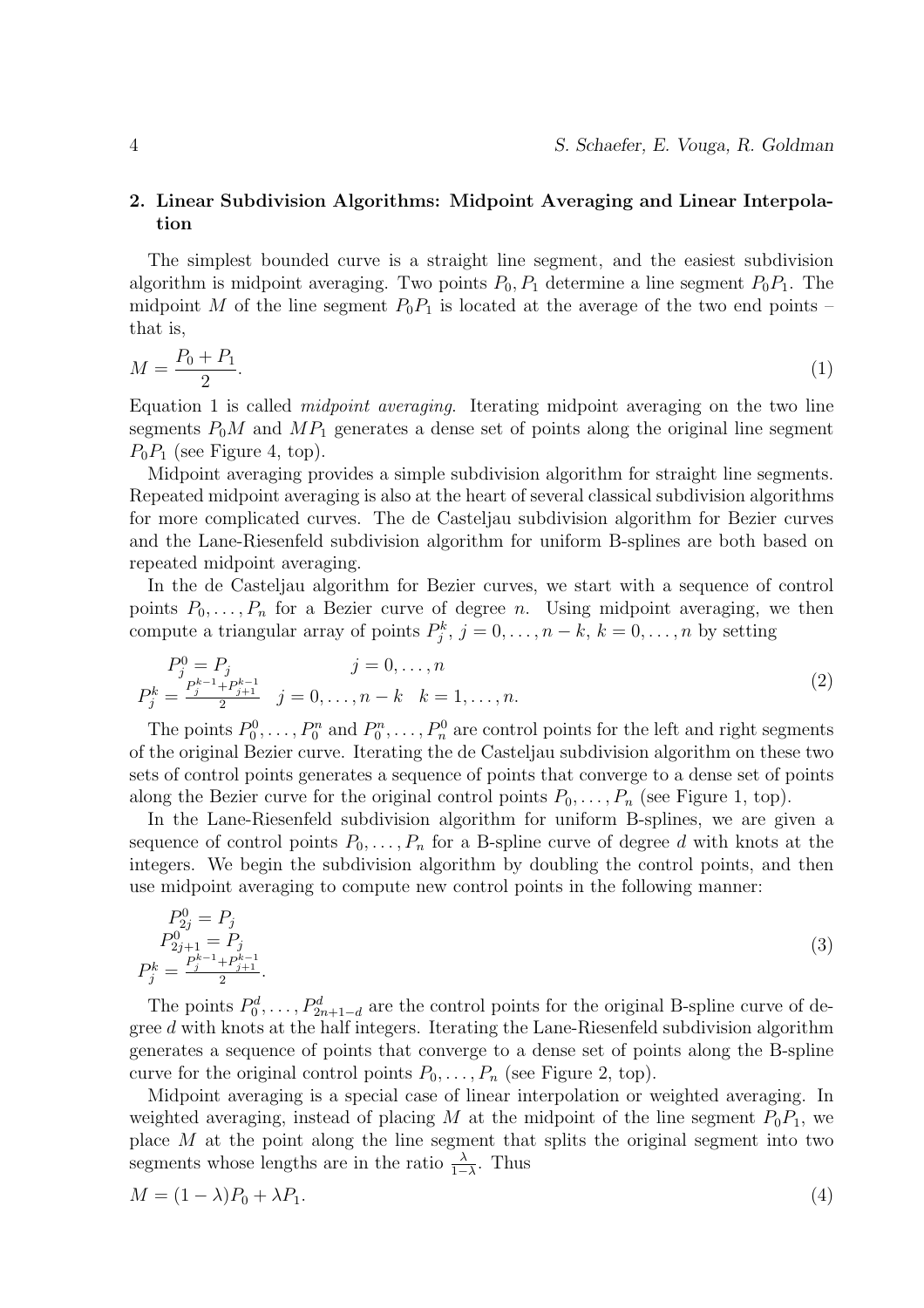

Figure 1. A polynomial function (Bezier curve) generated by the de Casteljau subdivision algorithm using the arithmetic mean (Top), and a function generated by the de Casteljau subdivision algorithm starting with the same data but using the geometric mean (Bottom). Here we illustrate the functional case.

If we replace midpoint averaging by linear interpolation at some fixed value  $0 < \lambda < 1$  in the de Casteljau subdivision algorithm for Bezier curves, we still get a valid subdivision algorithm for Bezier curves. Moreover, every linear subdivision algorithm for curves can be factored into a sequence of steps using only two point linear interpolation, though this decomposition is not unique [8]. For example, one level of the well-known four-point subdivision scheme is typically written as

$$
P_{2j}^{new} = P_j^{old}
$$
  
\n
$$
P_{2j+1}^{new} = \frac{-1}{16} P_{j-1}^{old} + \frac{9}{16} P_j^{old} + \frac{9}{16} P_{j+1}^{old} + \frac{-1}{16} P_{j+2}^{old}.
$$

This rule can be factored into the following sequence of two point linear interpolations:

$$
P_{2j}^{0} = \frac{3}{2}P_j - \frac{1}{2}P_{j+1}
$$
  
\n
$$
P_{2j+1}^{0} = \frac{3}{2}P_{j+1} - \frac{1}{2}P_j
$$
  
\n
$$
P_j^k = \frac{P_j^{k-1} + P_{j+1}^{k-1}}{2} \quad k = 1, 2, 3
$$

Iterating the four-point subdivision algorithm generates a sequence of points  $P_0^3, \ldots, P_{2n-5}^3$ that interpolate the original control points and converge to a dense set of points along a smooth curve (see Figure 3, top).

## 3. Nonlinear Subdivision Algorithms from Nonlinear Averages

We are now going to provide a systematic way to modify linear subdivision algorithms based either on repeated midpoint averaging or on repeated two point linear interpolation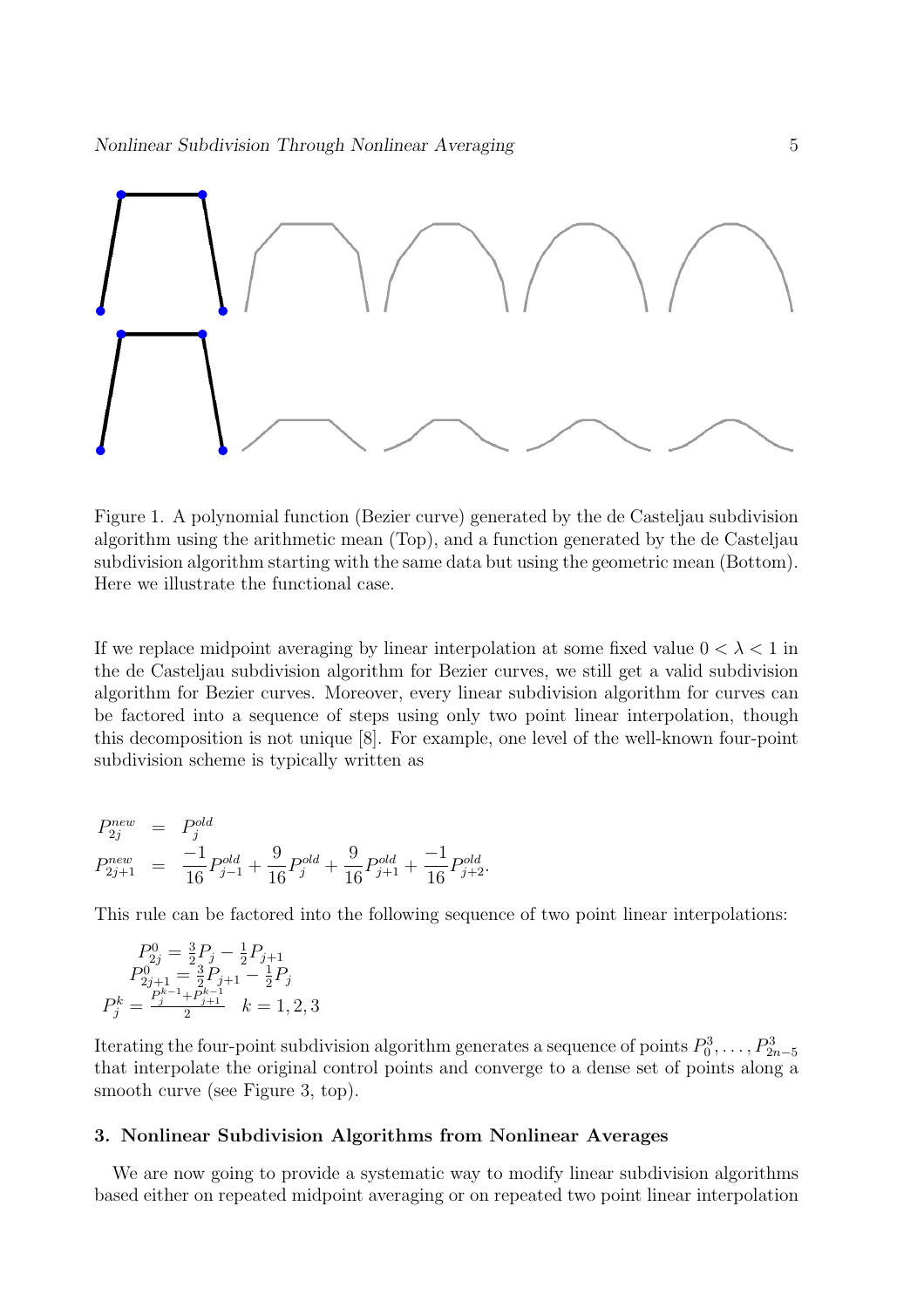

Figure 2. A spline function generated by the Lane-Riesenfeld subdivision algorithm using the arithmetic mean (Top), and a function generated by the Lane-Riesenfeld subdivision algorithm starting with the same data but using the geometric mean (Bottom). Again we illustrate the functional case.

to generate a new class of nonlinear subdivision procedures. We will begin with a purely algebraic approach: replacing the arithmetic mean by the geometric mean in standard subdivision algorithms based on midpoint averaging. We shall observe that, somewhat surprisingly, this new averaging strategy still generates smooth functions. Next we will show that subdivision based on the geometric mean actually arises quite naturally from a functional equation for exponentials. We will then invoke other functional equations to further generalize the meaning of midpoint averaging in order to develop some additional novel nonlinear subdivision schemes. To explain why these new nonlinear subdivision methods based on novel averaging techniques always generate smooth functions, we will study the effect of conjugating linear subdivision algorithms with locally invertible nonlinear maps. After explaining the basic theory underlying our general approach, we shall present some examples to flesh out the theory. We will also provide an equivalent geometric interpretation for our new nonlinear subdivision methods based on geodesic midpoint averaging or geodesic linear interpolation, where we change the geodesics but not the underlying geometry of Euclidean space.

### 3.1. The Algebraic Approach: Changing the Meaning of Averaging

Consider a sequence  $c_0, \ldots, c_n$  of positive real numbers. We can graph these values in the xy-plane by interpreting these constants as y-coordinates over the integers  $0, \ldots, n$ along the x-axis. Applying one level of the de Casteljau subdivision algorithm to this functional data, we generate a new sequence of real numbers, which we graph over the half integers. If we iterate this procedure, then in the limit we generate the polynomial

$$
y = \sum_{k=0}^{n} c_k B_k^n(x),
$$

where  $B_0^n(x), \ldots, B_n^n(x)$  are the degree *n* univariate Bernstein basis functions for the interval  $[0, n]$ . If instead of the de Casteljau subdivision algorithm, we iterate d rounds of averaging in the Lane-Riesenfeld algorithm, then in the limit we would generate the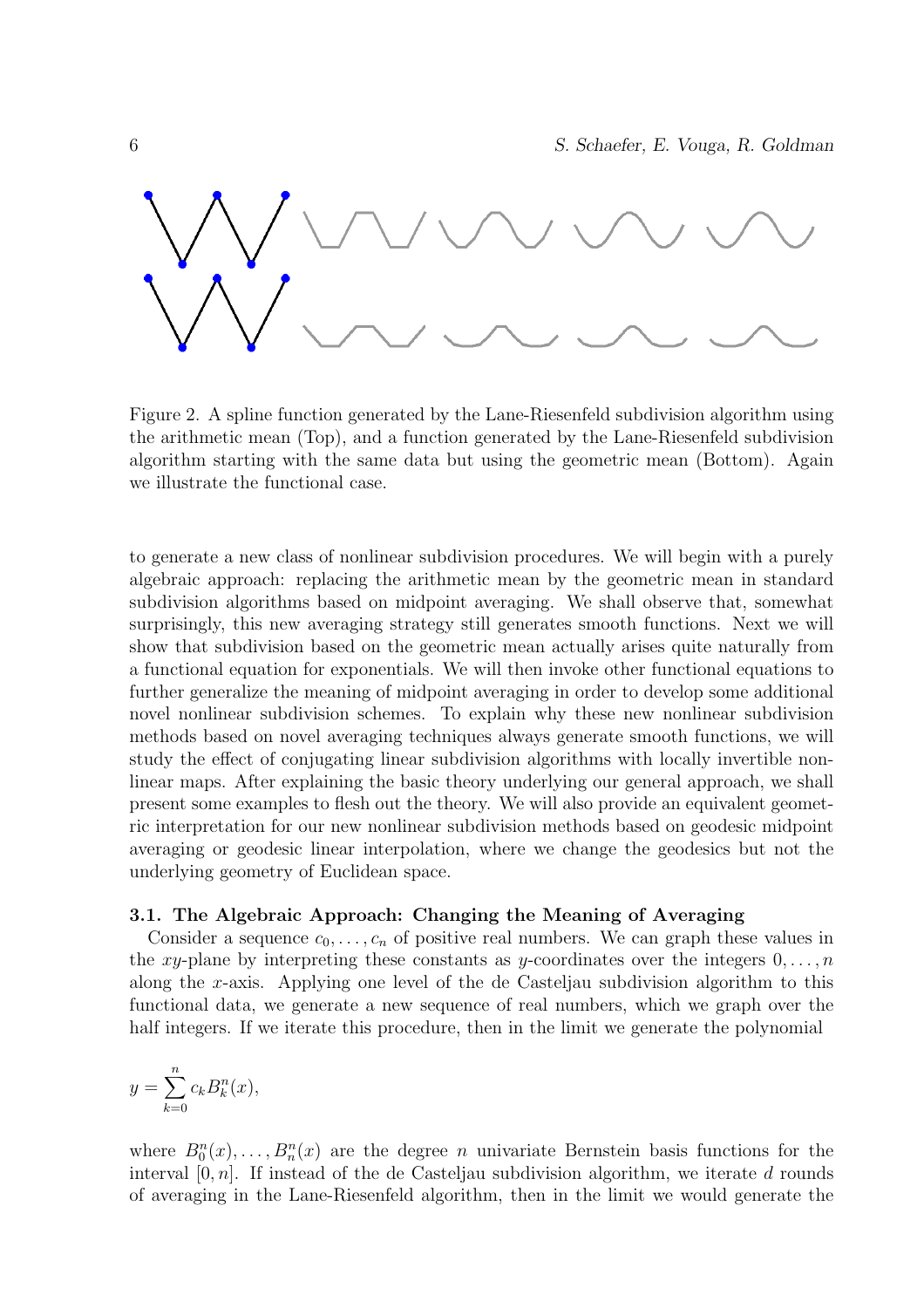$$
\mathcal{N}\sim\mathcal{N}\sim\mathcal{N}\sim\mathcal{N}
$$

Figure 3. A smooth function generated by the classical four-point scheme using the linear interpolation formula  $(1 - \lambda)a + \lambda b$  (Top), and a function generated by the four-point scheme starting with the same data but using the analogue  $a^{1-\lambda}b^{\lambda}$  of linear interpolation for the geometric mean (Bottom). As in Figures 1 and 2, we illustrate here the functional case.

spline

$$
y = \sum_{k=0}^{2n+1-d} c_k N_k^d(x),
$$

where  $N_0^d(x), \ldots, N_{2n+1-d}^d(x)$  are the degree d uniform B-spline basis functions.

Both the de Casteljau subdivision algorithm for Bezier curves and the Lane-Riesenfeld algorithm for uniform B-splines are based on repeatedly averaging pairs of real numbers. But there is more than one way to compute the average of two real numbers. Suppose that instead of the arithmetic mean  $\frac{(a+b)}{2}$ , we were to use the geometric mean  $\sqrt{ab}$ . Starting with the same positive real numbers  $c_0, \ldots, c_n$  and iterating either the de Casteljau subdivision algorithm or the Lane-Riesenfeld algorithm with the geometric mean in place of the arithmetic mean, we again generate a function  $y = g(x)$ . Moreover, we observe that the functions we generate with these subdivision algorithms using the geometric mean are smooth, at least as smooth as the corresponding functions generated with the standard versions of these algorithms using the arithmetic mean (see Figures 1 and 2).

We can also extend the four-point scheme by replacing the linear interpolation (weighted average) formula  $(1 - \lambda)a + \lambda b$  by the analogue  $a^{1-\lambda}b^{\lambda}$  of linear interpolation for the geometric mean. Figure 3 illustrates that once again we get smooth functions.

These observations naturally raise the following questions:

- Do we always get smooth functions if we replace the arithmetic mean by the geometric mean in linear subdivision algorithms?
- Precisely what functions do we generate when we replace the arithmetic mean by the geometric mean in linear subdivision algorithms?
- Are there other averaging techniques that also always lead to smooth functions?
- What functions do these alternative averaging techniques generate?

The remainder of this section is devoted to answering these four questions.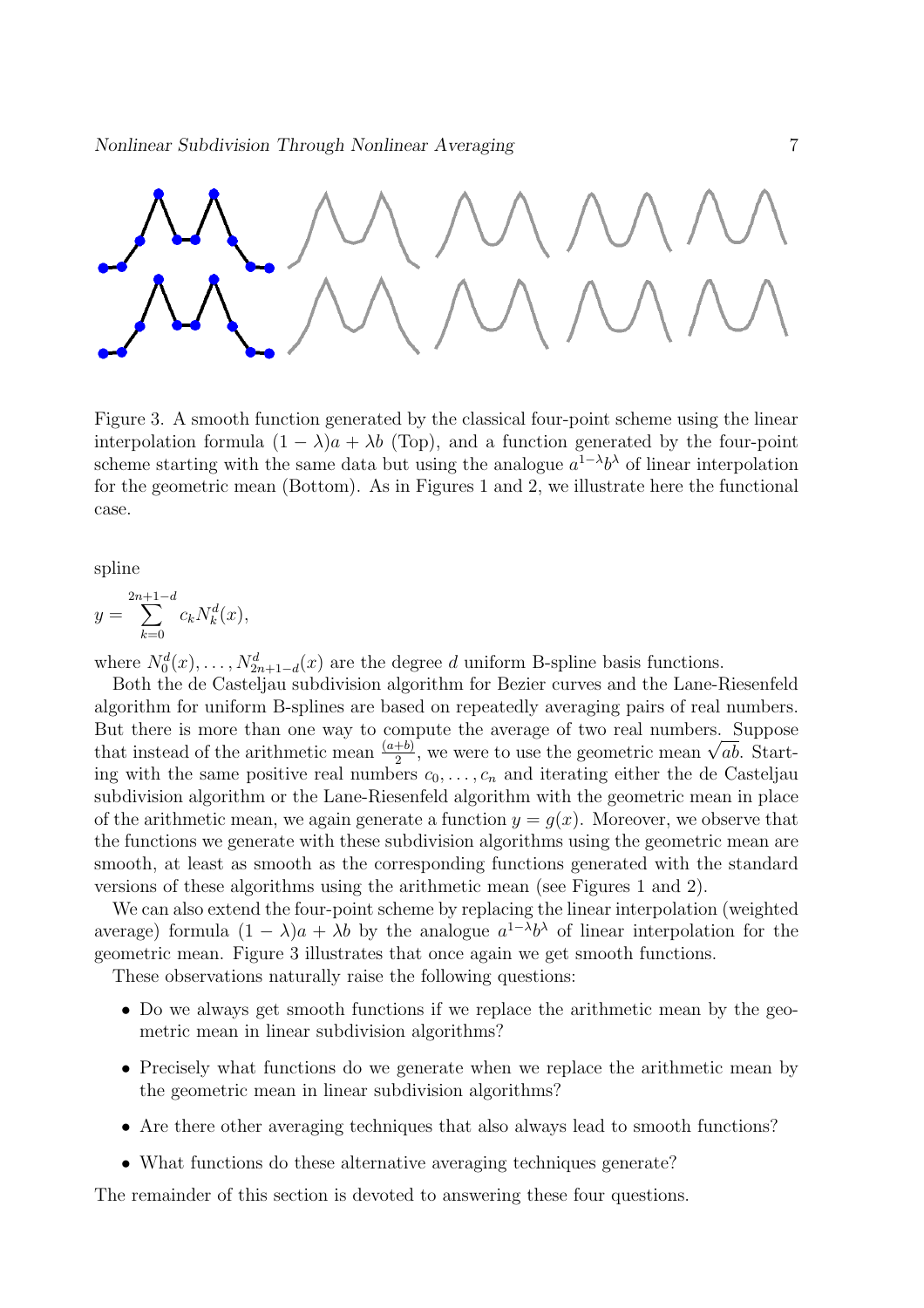## 3.2. Averaging Rules and Functional Equations

The study of linear subdivision starts with linear functions; to investigate nonlinear subdivision, we will begin with exponential functions. Any linear function in the plane can be expressed in the form  $y = mx+b$ . Therefore two parameters – m and b – determine a unique line; thus two points determine a unique line. Similarly, the exponential of a linear function in the plane is expressed in the form  $y = e^{\lambda x + \mu}$ . Therefore two parameters  $-\lambda$  and  $\mu$  – determine a unique exponential; thus two points also determine a unique exponential!

To subdivide a segment of a straight line  $L(x) = mx + b$ , we fix two end points  $L(x_0)$ and  $L(x_1)$  and compute their midpoint

$$
L\left(\frac{x_0+x_1}{2}\right) = m\left(\frac{x_0+x_1}{2}\right) + b
$$
  
= 
$$
\left(\frac{mx_0+b}{2} + \frac{mx_1+b}{2}\right)
$$
  
= 
$$
\frac{L(x_0)+L(x_1)}{2}.
$$

Similarly, given an exponential function  $F(x) = e^{\lambda x + \mu}$ , we can fix two end points  $F(x_0)$ and  $F(x_1)$  of a segment along the exponential curve. To find the point on the exponential function midway along the  $x$ -axis between these two end points, we must compute

$$
F\left(\frac{x_0 + x_1}{2}\right) = e^{\frac{\lambda(x_0 + x_1)}{2} + \mu} = e^{\frac{\lambda x_0 + \mu}{2}} e^{\frac{\lambda x_1 + \mu}{2}} = \sqrt{F(x_0)F(x_1)}.
$$
\n(5)

The right hand side of Equation 5 represents the geometric mean  $GM(x_0, x_1)$  of  $F(x_0)$ and  $F(x_1)$ . Iterating the geometric mean on the two exponential segments defined by the pairs of points  $F(x_0), GM(x_0, x_1)$  and  $GM(x_0, x_1), F(x_1)$  generates a dense set of points along the original exponential function  $y = F(x) = e^{\lambda x + \mu}$  (see Figure 4, bottom). Thus to subdivide these exponential functions, we simply replace midpoint averaging by the square root of the product – that is, we replace the arithmetic mean by the geometric mean.

Now comes the crucial insight. We observed in Section 2 that repeated midpoint averaging is at the heart of several classical subdivision algorithms for freeform curves, including the de Casteljau subdivision algorithm for Bezier curves and the Lane-Riesenfeld subdivision algorithm for uniform B-splines. In light of what we have just observed concerning subdivision for exponential functions, it seems natural to ask: what would happen if we were to replace midpoint averaging by the geometric mean in each of these classical subdivision algorithms? That is, what kinds of functions would we generate if we were to replace the arithmetic mean by the geometric mean in Equations 2 and 3? Figures 1 and 2 show that if we alter these classical algorithms in this way, we appear to get smooth functions; in fact, Figure 1(bottom) is a Gaussian.

Might there be other averaging formulas which when repeated would also generates smooth functions? The functional equation

$$
F\left(\frac{x_0 + x_1}{2}\right) = \sqrt{F(x_0)F(x_1)}
$$

for exponentials suggests replacing the arithmetic mean  $\frac{a+b}{2}$  by the geometric mean  $\sqrt{ab}$ in standard subdivision algorithms. Instead of starting with an exponential function,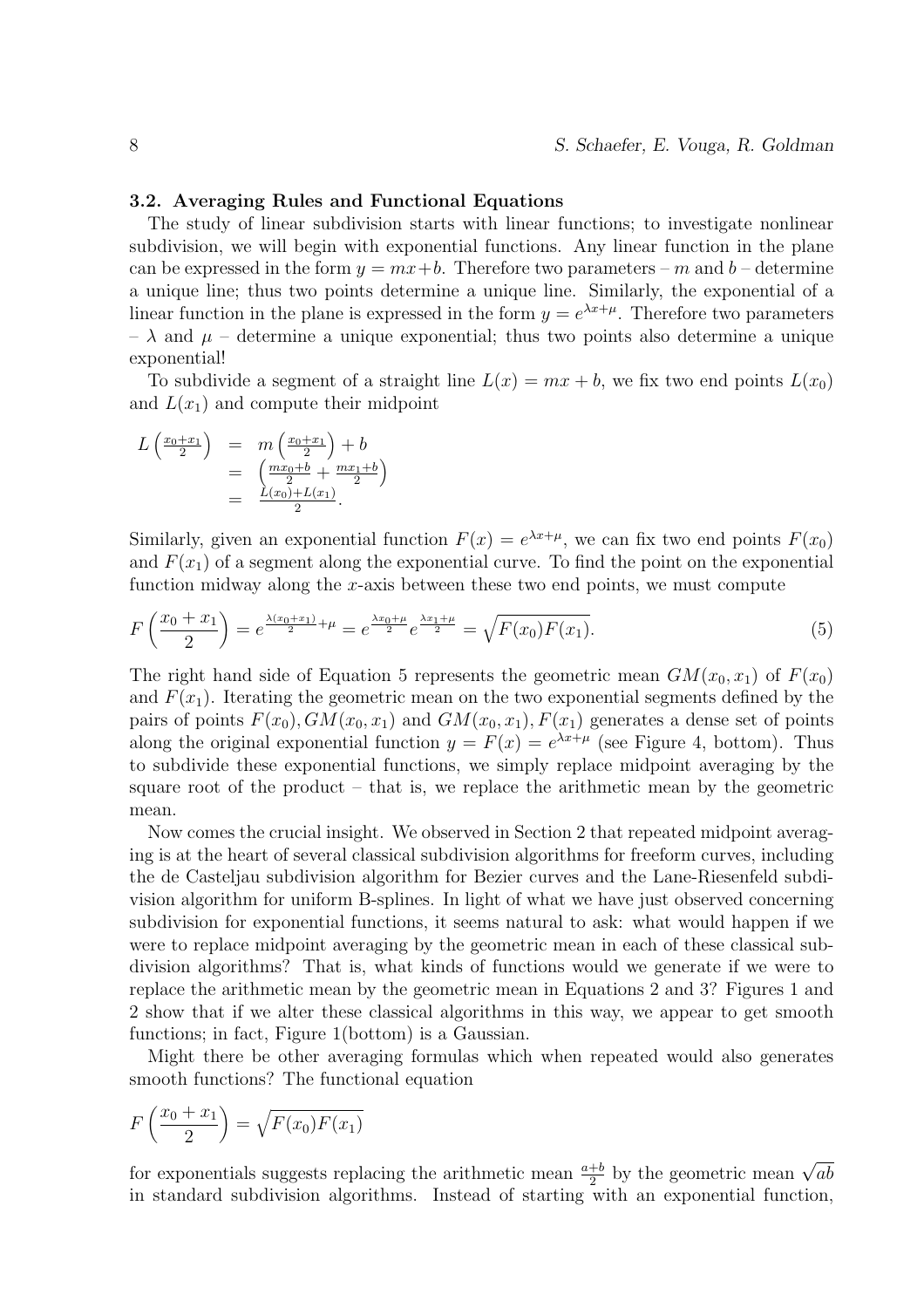Nonlinear Subdivision Through Nonlinear Averaging 9



Figure 4. Iterating midpoint averaging generates a dense set of points along a line segment (Top). Iterating the geometric mean generates a dense set of points along an exponential function (Bottom).



Figure 5. Graph of the cosine function created by replacing midpoint averaging in the de Casteljau subdivision algorithm for Bezier curves by the averaging rule in Equation 7 (Top). Subdivision of a circle using Bezier subdivision, where midpoint averaging for both the x and y coordinates is replaced by the averaging rule in Equation 7 (Bottom).

suppose we start with a trigonometric function. Let  $F(x) = \cos(\lambda x + \mu)$ . Then

$$
F\left(\frac{x_0 + x_1}{2}\right) = \cos\left(\lambda \frac{x_0 + x_1}{2} + \mu\right) = \cos\left(\frac{\lambda x_0 + \mu}{2} + \frac{\lambda x_1 + \mu}{2}\right).
$$

Using the summation and half angle formulas for cosine, we find that  $F(x) = \cos(\lambda x + \mu)$ satisfies the functional equation:

$$
F\left(\frac{x_0 + x_1}{2}\right) = \frac{\sqrt{(1 + F(x_0))(1 + F(x_1))} - \sqrt{(1 - F(x_0))(1 - F(x_1))}}{2}.
$$
\n(6)

This formula suggests the averaging rule:

$$
av(a,b) = \frac{\sqrt{(1+a)(1+b)} - \sqrt{(1-a)(1-b)}}{2}.
$$
\n(7)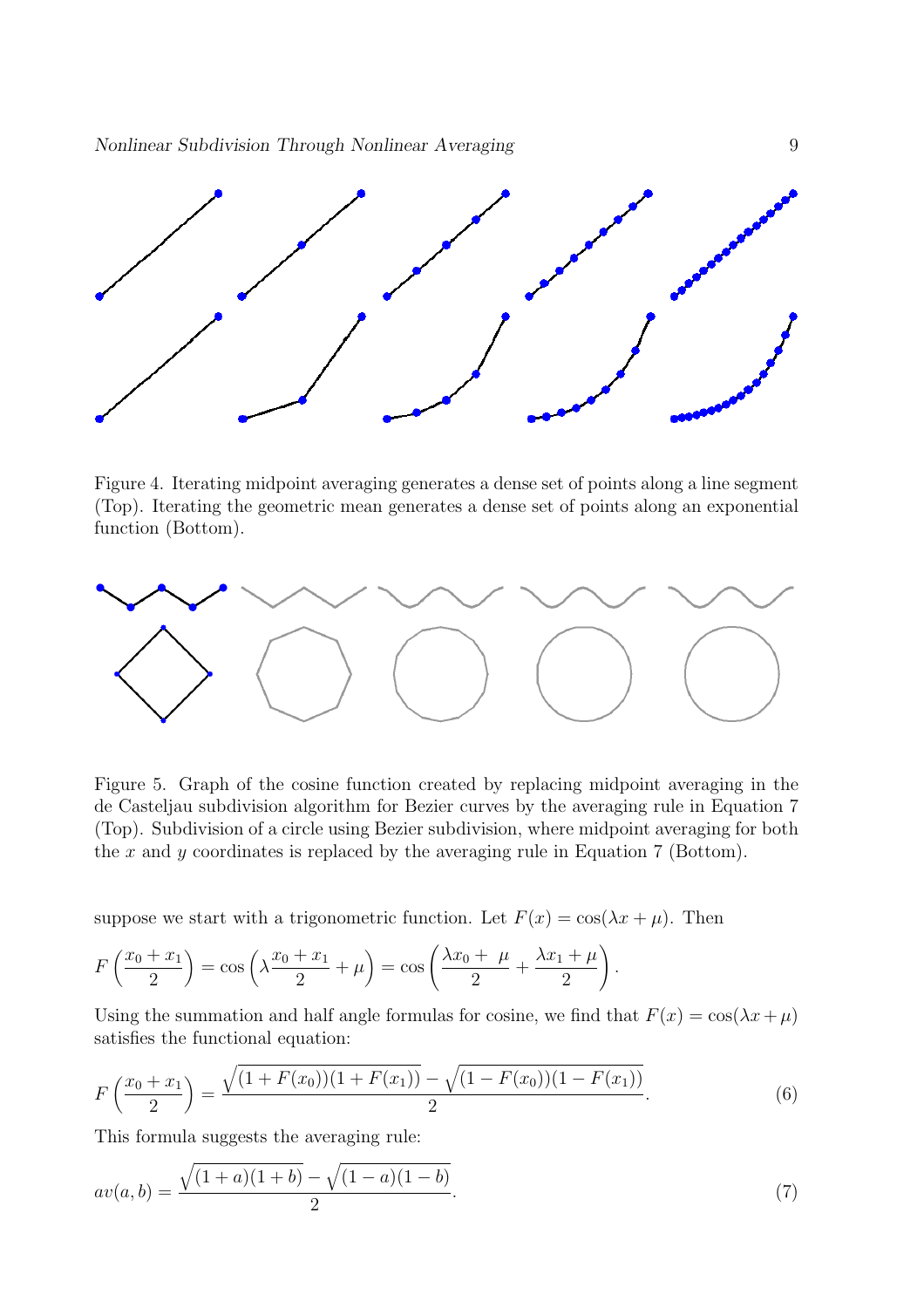If  $\lambda = 1$  and  $\mu = 0$ , then  $F(x) = \cos(x)$ ; if  $\lambda = 1$  and  $\mu = -\frac{\pi}{2}$  $\frac{\pi}{2}$ , then  $F(x) = \cos(x - \frac{\pi}{2})$  $\frac{\pi}{2}) =$  $\sin(x)$ . Thus starting with the two values  $\cos(x_0)$  and  $\cos(x_1)$ , where  $0 < x_0, x_1 < \pi$ , and iterating Equation 7 generates a dense set of points along a segment of the function  $y =$ cos(x). Similarly, starting with the two values  $sin(x_0)$  and  $sin(x_1)$ , where  $-\frac{\pi}{2} < x_0, x_1 < \frac{\pi}{2}$  $\frac{\pi}{2}$ and iterating Equation 7 generates a dense set of points along a segment of the function  $y = sin(x)$ . Moreover, and once again this observation is the key point, if we replace midpoint averaging by Equation 7 either in the de Casteljau subdivision algorithm for Bezier curves or in the Lane-Riesenfeld algorithm for uniform B-splines, we still generate smooth functions (see Figure 5).

# 3.3. Conjugating Linear Subdivision Algorithms with Locally Invertible Nonlinear Functions

The examples we have just considered suggest that if we start with a subdivision algorithm based on repeated midpoint averaging that generates smooth curves and we replace midpoint averaging by a rule derived from a functional equation that for some smooth function  $F(x)$  expresses  $F\left(\frac{x_0+x_1}{2}\right)$ 2 ) in terms of  $F(x_0)$  and  $F(x_1)$ , then the resulting nonlinear subdivision algorithm will again generate smooth functions. We are now going to explain the basic theory behind this general result. The key idea turns out to be conjugation of linear subdivision algorithms and linear averages by locally invertible nonlinear maps.

## 3.3.1. Conjugation and Averaging

Conjugation, averaging, functional equations, and subdivision are all inextricably intertwined. Conjugation is related to averaging because we can generate new averaging rules by conjugating any averaging rule with a locally invertible map.

The mathematical concept of an average is quite general. No matter how we ultimately define the notion of average – arithmetic mean, geometric mean, or Equation 7 – we expect that the average of two values  $a, b$  should be symmetric in a and b and lie somewhere between  $a$  and  $b$ . That is, we expect

$$
i. av(a, b) = av(b, a)
$$

- ii.  $av(a, a) = a$
- iii.  $\min(a, b) < av(a, b) < \max(a, b)$  whenever  $a \neq b$ .

Suppose that F is a locally invertible univariate function. Since locally  $F^{-1}$  exists, the function  $F$  is locally 1-1; therefore  $F$  is locally monotonic. If we define

$$
\widehat{av}(a,b) = F(av(F^{-1}(a), F^{-1}(b))),
$$

then clearly

$$
\widehat{av}(a,b) = \widehat{av}(b,a)
$$

and

 $\widehat{av}(a, a) = a.$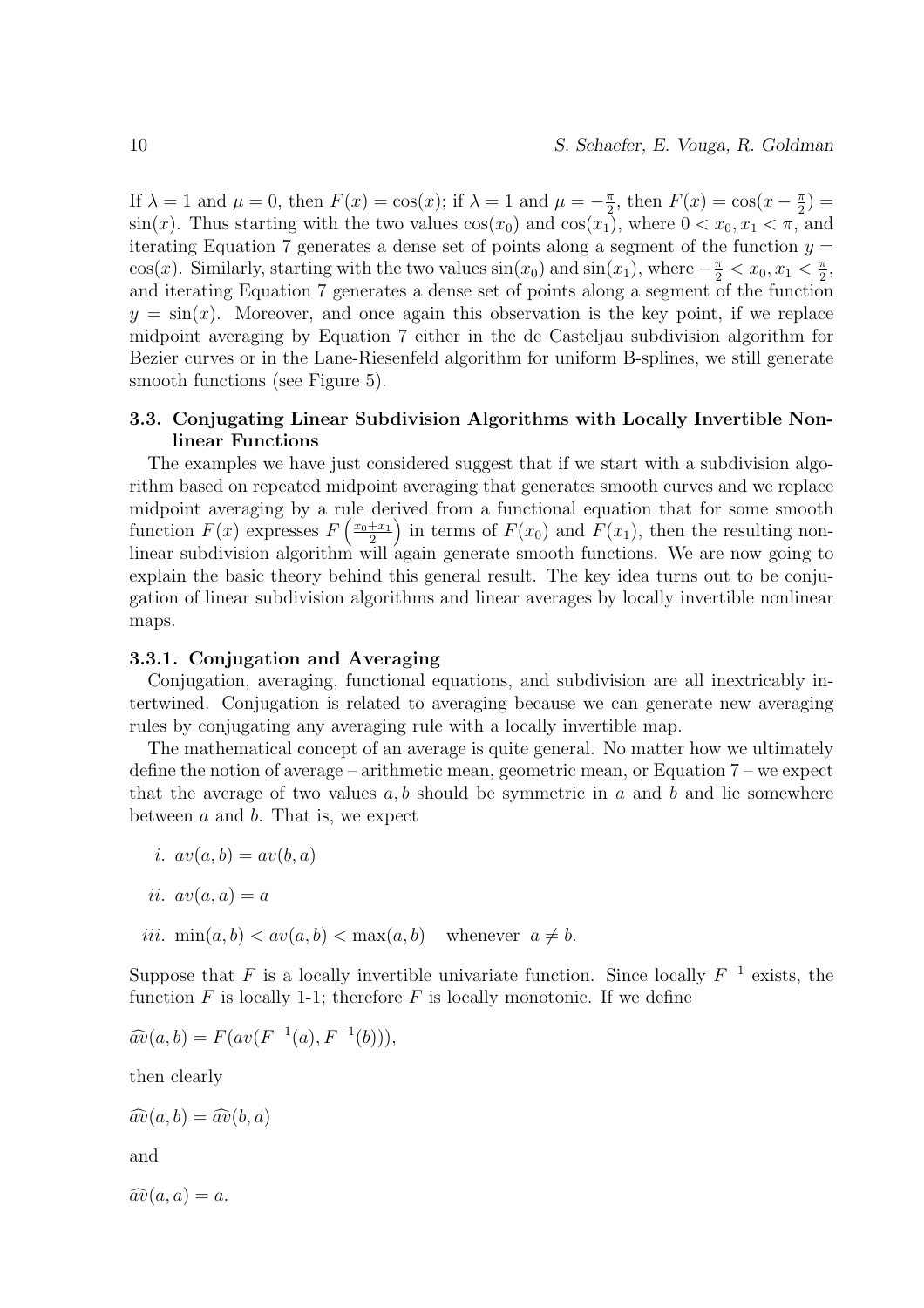Moreover, since

$$
F^{-1}(a) < F^{-1}(b) \Rightarrow F^{-1}(a) < av(F^{-1}(a), F^{-1}(b)) < F^{-1}(b)
$$

then because  $F$  is monotonic either

 $a < \widehat{av}(a, b) < b$ 

or

 $b < \widehat{av}(a, b) < a$ .

Thus in either case

 $\min(a, b) < av(a, b) < \max(a, b)$  whenever  $a \neq b$ .

Setting

$$
F^{-1}(a,b) = (F^{-1}(a), F^{-1}(b))
$$

we arrive at the new averaging rule

$$
\widehat{av}(a,b) = F \circ av \circ F^{-1}(a,b).
$$

Thus conjugating an averaging rule with a locally invertible map generates another averaging rule. Such averaging rules are discussed in Hardy et al. [11].

Moreover, every continuous averaging rule  $\widehat{av}(a, b)$  that satisfies the natural condition

$$
iv. \ \widehat{av}(\widehat{av}(a,b),\widehat{av}(c,d)) = \widehat{av}(\widehat{av}(a,c),\widehat{av}(b,d))
$$

can be generated by conjugating the arithmetic mean with a continuous locally invertible map  $[10]$ . Condition iv simply asserts that the average of four numbers does not depend on how the numbers are paired. To find the map  $F$  corresponding to an averaging rule  $\widehat{av}$ , consider the subdivision scheme S that inserts the new value

$$
S\left(\frac{a+b}{2}\right) = \widehat{av}(a,b)
$$

between any two values a and b. If  $\widehat{av}$  is a continuous function, then recursively applying the subdivision rule S generates a continuous limit function  $S^{\infty}(a, b)$  [10]. Thus for any interval  $(a, b)$  and any initial values  $(F(a), F(b))$ , this subdivision scheme defines a 1-1 function  $F(x)$  that satisfies the functional equation

$$
F\left(\frac{x_0 + x_1}{2}\right) = \widehat{av}(F(x_0), F(x_1)).
$$

Let *av* denote the arithmetic mean. Then

$$
F \circ av = \widehat{av} \circ F,
$$

so

$$
\widehat{av} = F \circ av \circ F^{-1}.
$$

Therefore, we conclude that: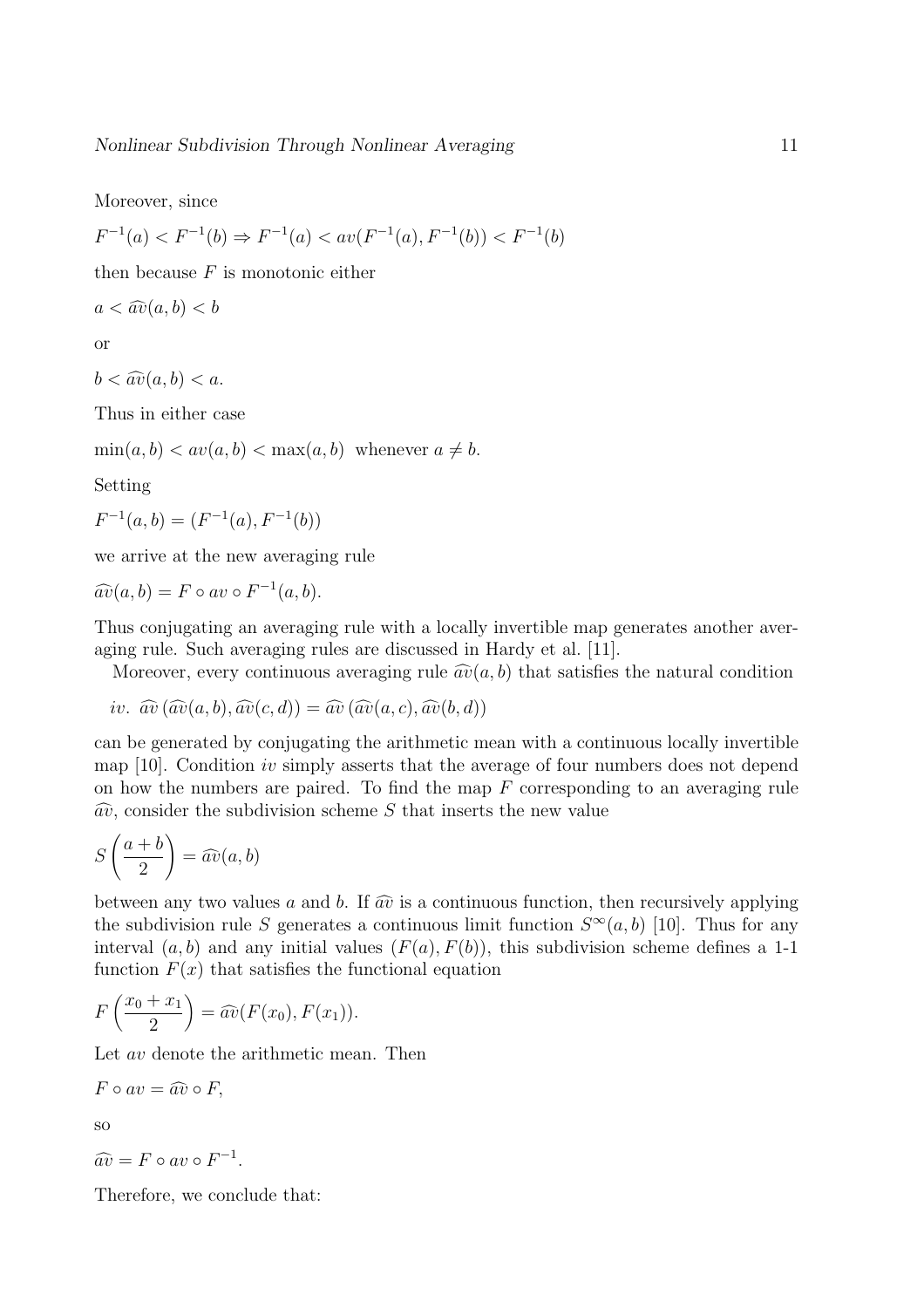- Every continuous averaging rule  $\widehat{av}$  satisfying condition iv can be generated by conjugating the arithmetic mean with a continuous locally invertible function F.
- The invertible function  $F$  satisfies a functional equation defined by the averaging rule  $\widehat{av}$ .
- The invertible function  $F$  can be generated by a subdivision scheme  $S$  based on the averaging rule  $\widehat{av}$ .

Since we have seen that many subdivision algorithms are generated by repeated averaging, these observations motivate our interest in conjugating subdivision algorithms built from averaging rules with locally invertible maps.

## 3.3.2. Some Simple Properties of Conjugation

Before we proceed then with the study of subdivision, let us recall a few simple properties of conjugation. Suppose that  $\Sigma$  is a semigroup – a set with an associative binary operation which we shall denote by juxtaposition – and let G be a group acting on  $\Sigma$ . Fix an element q in the group G and for each element s in the set  $\Sigma$ , let  $\hat{s}$  denote conjugation of s by  $q$  – that is, let

$$
\widehat{s} = g \cdot s \cdot g^{-1}
$$

where  $\cdot$  denotes the action of the group G on the set  $\Sigma$ . Then it is easy to show that conjugation satisfies following three properties. Properties of Conjugation

$$
C1. \ \widehat{s_1s_2} = \widehat{s}_1\widehat{s}_2
$$

C2.  $s_1 \frown s_n = \hat{s}_1 \dots \hat{s}_n$ 

C3. 
$$
\widehat{s^k} = \widehat{s}^k
$$

The first property follows directly from the definition of conjugation; the second and third properties follow easily by induction from the first property. We shall have occasion to use these three properties in the following section.

## 3.3.3. Conjugation and Subdivision

Now back to subdivision. Let p be a set of control points lying in  $U \subseteq R^n$  and let  $F: U \to R^n$ . We shall denote by  $F(p)$  the control points generated by applying F to each point in p.

**Theorem 3.1:** Suppose that  $F: U \to \hat{U}$  is a continuous 1-1 function on an open set  $U \subseteq R^n$ . Let S be a subdivision algorithm that maps points in U to points in U and let  $\widehat{S} = F \circ S \circ F^{-1}$ . Then

$$
a. \ \hat{S}^{\infty} = F \circ S^{\infty} \circ F^{-1}
$$

b.  $S^{\infty}(p^0) = p^{\infty} \Rightarrow \widehat{S}^{\infty}(F(p^0)) = F(p^{\infty}).$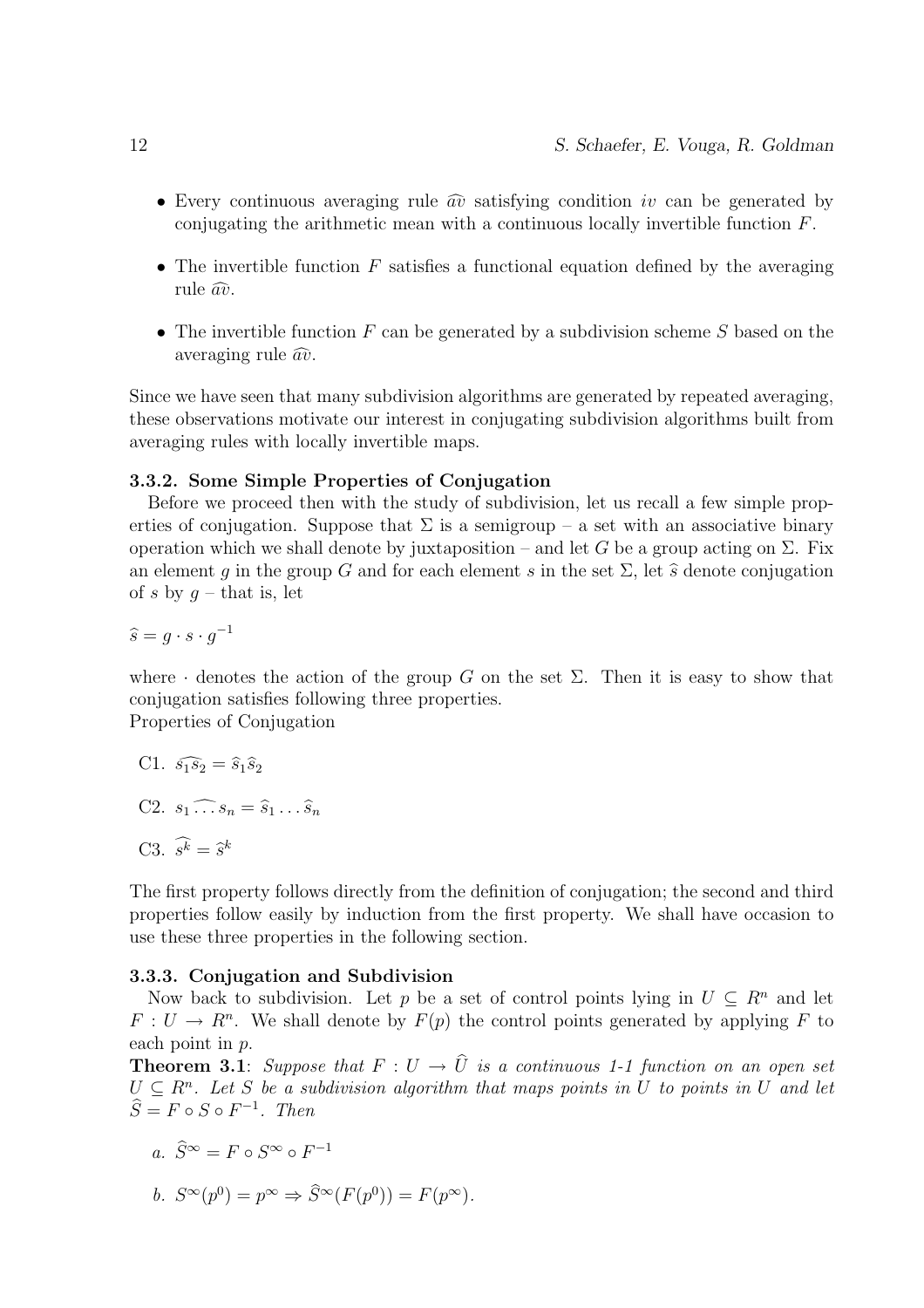Proof: To establish part a, observe that by property C3

$$
\widehat{S}^k = \widehat{S}^k = F \circ S^k \circ F^{-1}.
$$

Therefore since  $F$  is a continuous function, in the limit

$$
\widehat{S}^{\infty} = F \circ S^{\infty} \circ F^{-1}.
$$

Moreover part b is a direct consequence of part a, since if  $S^{\infty}(p^0) = p^{\infty}$ , then by part a

$$
\widehat{S}^{\infty}(F(p^0)) = F \circ S^{\infty}(p^0) = F(p^{\infty}).
$$

The condition that S maps points in  $U$  to points in  $U$  is necessary because the domain of F is U. Notice that this condition is automatically satisfied if U is convex and S uses only convex combinations of the control points. For our examples, all of the subdivision schemes we consider have this convexity property with the sole exception of the four-point interpolatory subdivision scheme.

**Corollary 3.2:** Suppose that  $F: U \to \hat{U}$  is a continuous 1-1 function on an open set  $U \subseteq R^n$ . Let S be a subdivision algorithm that maps points in U to points in U and let  $\widehat{S} = F \circ S \circ F^{-1}$ . If the curves generated by S are  $C^k$  and if F is  $C^n$ , then the curves generated by the subdivision algorithm  $\widehat{S}$  are at least  $C^m$ , where  $m = min(k, n)$ .

**Corollary 3.3:** Suppose that  $F: U \to \hat{U}$  is a continuous 1-1 function on an open set  $U \subseteq R^n$ . Let S be a subdivision algorithm that maps points in U to points in U and let  $\widehat{S} = F \circ S \circ F^{-1}$ . If S is an interpolatory subdivision algorithm, then  $\widehat{S}$  is also an interpolatory subdivision algorithm.

Theorem 3.1 and Corollary 3.2 tell us that if we conjugate a smooth subdivision algorithm S with a smooth map F, then we get another smooth subdivision algorithm  $\tilde{S}$ . Moreover, if we can generate the function  $p(x)$  with the subdivision algorithm S, then we can generate the function  $F(p(x))$  with the subdivision algorithm  $\hat{S} = F \circ S \circ F^{-1}$ . Stated in this way, these results seem like nothing more than applying the function  $F$  to the results of the subdivision algorithm S. To generate the subdivision results in Sections 3.1 and 3.2 where we actually change the notion of averaging at each step of the subdivision algorithm, we need one additional observation.

Recall that both the de Casteljau subdivision algorithm for Bezier curves and the Lane-Riesenfeld subdivision algorithm for uniform B-splines consist of several rounds of midpoint averaging. In general, we say that a subdivision algorithm  $S$  has  $d$  rounds  $S_1, \ldots, S_d$  if

$$
S(p) = S_d \circ \ldots \circ S_1(p)
$$

where  $S_1, \ldots, S_d$  are themselves rules for generating new control points from old control points. We can now state the following key result about subdivision and conjugation. **Proposition 3.4:** Suppose that  $F: U \to \hat{U}$  is a continuous 1-1 function on an open set  $U \subseteq R^n$ . Let S be a subdivision algorithm that maps points in U to points in U and let  $\widehat{S} = F \circ S \circ F^{-1}$ . If S consists of d rounds  $S_1, \ldots, S_d$  where each  $S_i$  maps points in U to points in U, then  $\widehat{S}$  consists of d rounds  $\widehat{S}_1 = F \circ S_1 \circ F^{-1}, \ldots, \widehat{S}_d = F \circ S_d \circ F^{-1}$ . Proof: This result is just a restatement of property C2 for conjugation.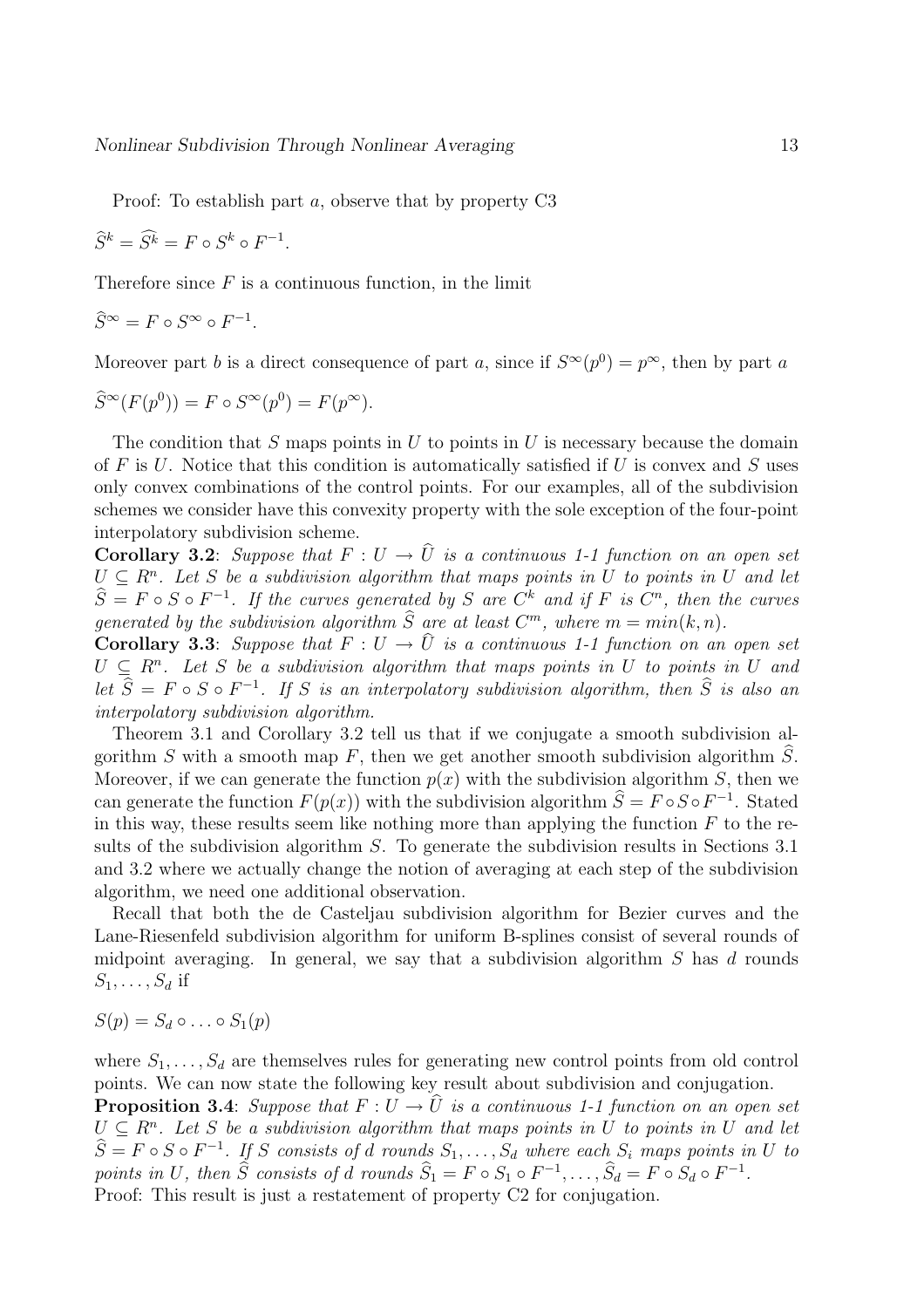If a subdivision algorithm S consists of d rounds with the rules  $S_1, \ldots, S_d$ , then by Proposition 3.4 the subdivision algorithm  $\hat{S} = F \circ S \circ F^{-1}$  generated by conjugating S with a locally invertible function F consists of d rounds with the rules  $\widehat{S}_1 = F \circ S_1 \circ$  $F^{-1}, \ldots, \widehat{S}_d = F \circ S_d \circ F^{-1}$ . In particular, if  $S_1, \ldots, S_d$  are midpoint averaging rules, then

$$
\widehat{S}_j(\widehat{p}) = F \circ S_j \circ F^{-1}(\widehat{p}) = F\left(\frac{F^{-1}(\widehat{p}_k) + F^{-1}(\widehat{p}_{k+1})}{2}\right),\tag{8}
$$

Similarly, if  $S_1, \ldots, S_d$  are linear interpolation rules, then

$$
\widehat{S}_j(\widehat{p}) = F \circ S_j \circ F^{-1}(\widehat{p}) = F\left((1 - \lambda)F^{-1}(\widehat{p}_k) + \lambda F^{-1}(\widehat{p}_{k+1})\right). \tag{9}
$$

Now let  $p = F^{-1}(\hat{p})$ . Then these rules are equivalent to

$$
\widehat{S}_j(F(p)) = F\left(\frac{p_k + p_{k+1}}{2}\right) \tag{10}
$$

$$
\widehat{S}_j(F(p)) = F((1 - \lambda)p_k + \lambda p_{k+1}).\tag{11}
$$

Notice that the right hand side of Equation 10 resembles the left hand sides of Equations 5 and  $6$  – in particular, to subdivide F, we simply evaluate F midway between known values on  $F$ .

Equations 8–11 represent new averaging rules based on arbitrary invertible functions. These new rules are particularly interesting when  $F$  satisfies a simple functional equation of the form

$$
F\left(\frac{p_k + p_{k+1}}{2}\right) = G(F(p_k), F(p_{k+1})),\tag{12}
$$

or equivalently if  $\hat{p} = F(p)$ ,

$$
F\left(\frac{F^{-1}(\hat{p}_k) + F^{-1}(\hat{p}_{k+1})}{2}\right) = G(\hat{p}_k, \hat{p}_{k+1}).
$$
\n(13)

When G is simpler than F and  $F^{-1}$ , the expressions on the right hand sides of Equations 8– 11 simplify, and we can replace a complicated expression involving  $F$  and  $F^{-1}$  by a simpler expression involving only G. Our averaging rule then reduces to

$$
av(a,b) = G(a,b). \tag{14}
$$

Now suppose  $F$  is a smooth function. Then by Theorem 3.1, if we replace midpoint averaging by the averaging rule in Equation 14 in a subdivision algorithm that generates smooth functions, the new subdivision algorithm based on this new averaging rule will also generate smooth functions. We shall now examine several examples of smooth functions F for which this simplification occurs.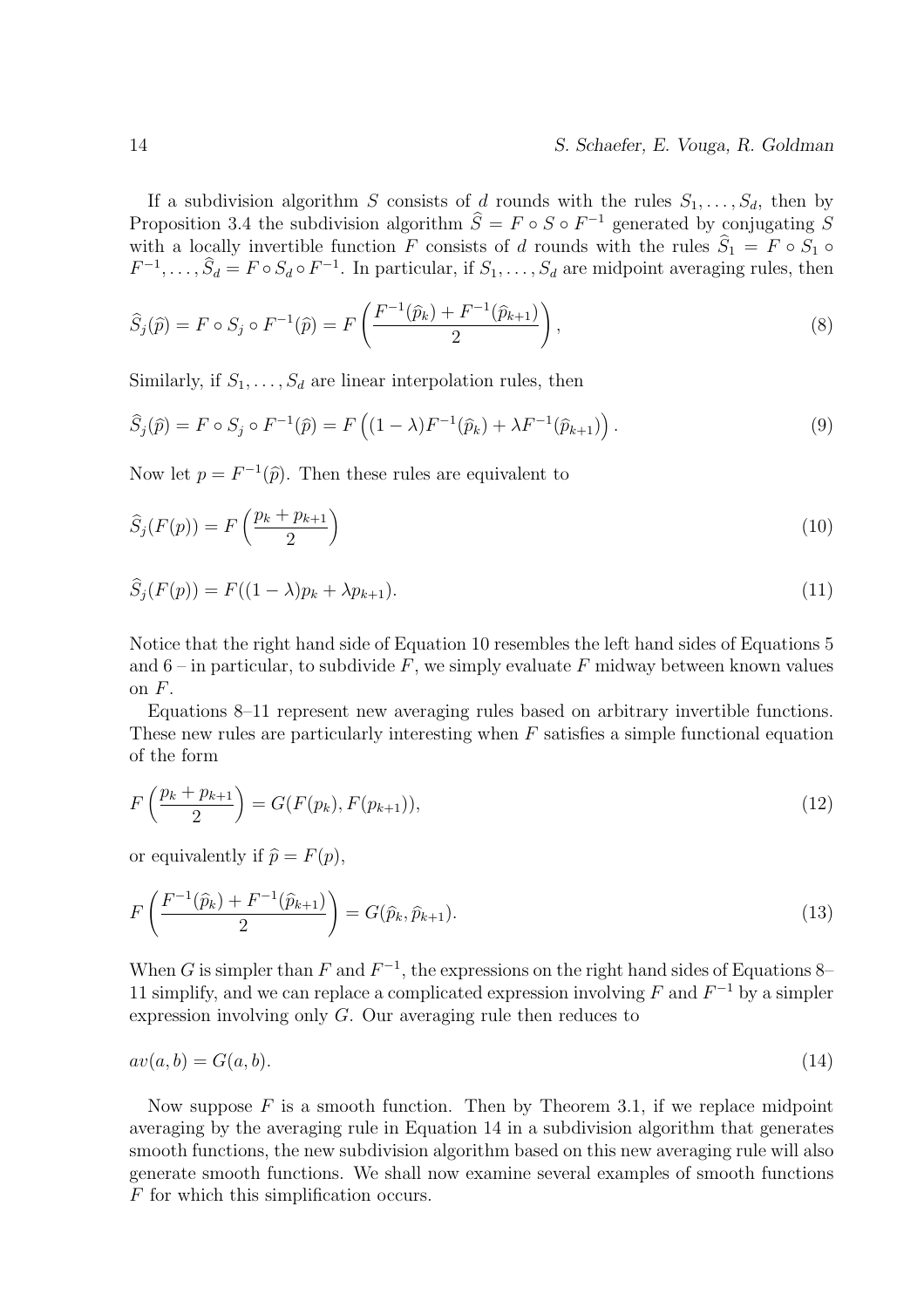# 3.4. Examples of Nonlinear Subdivision Algorithms Based on Nonlinear Averages

We begin by reviewing the examples we first encountered in section 3.2: exponentials and trigonometric functions.

#### Example 3.1: Exponential Functions

Let  $F(x) = e^x$ ; then  $F^{-1}(x) = log(x)$ . Let S be a subdivision algorithm consisting of d rounds  $S_1, \ldots, S_d$  of repeated midpoint averaging. If  $\widehat{S} = F \circ S \circ F^{-1}$ , then at each round  $S_i$  of the subdivision algorithm  $S$ 

$$
\widehat{S}_j(\widehat{p}) = F \circ S \circ F^{-1}(\widehat{p}) = F \circ S_j(log(\widehat{p})) = e^{\frac{log(\widehat{p}_k) + log(\widehat{p}_{k+1})}{2}} = \sqrt{\widehat{p}_k \widehat{p}_{k+1}}.
$$

Thus we conclude from Theorem 3.1 and Proposition 3.4 that replacing midpoint averaging by the square root of the product in the de Casteljau subdivision algorithm generates functions of the form  $e^{p(x)}$ , where  $p(x)$  is a polynomial. Moreover to generate the function  $e^{p(x)}$ , we must start with the data  $\hat{p} = e^p$ , where p are the Bezier coefficients of  $p(x)$ . Similarly, replacing midpoint averaging by the square root of the product in the Lane-Riesenfeld algorithm generates functions of the form  $e^{s(x)}$ , where  $s(x)$  is a spline, and to generate the function  $e^{s(x)}$ , we must start with the data  $\hat{s} = e^s$ , where s are the uniform B-spline coefficients for  $s(x)$ . Notice that, in general, we must be careful to choose all the values in  $\hat{p}$  to be positive so that both the log and the square root function are well-defined; however, this restriction is automatically enforced, since our data must be of the form  $\hat{p} = e^p$  and the values of  $e^p$  are always positive. Similarly, if we replace the midpoint averaging rules  $S_1, \ldots, S_d$  by the linear interpolation (weighted averaging) rules  $S_1'$  $j'_1, \ldots, S'_d$ , then at each round  $\hat{S}'_j$  $\hat{S}'$  of the subdivision algorithm for  $\tilde{\hat{S}}'$ 

$$
\begin{aligned}\n\widehat{S}'_j(\widehat{p}) &= F \circ S'_j \circ F^{-1}(\widehat{p}) \\
&= F \circ S'_j(log(\widehat{p})) \\
&= e^{((1-\lambda)log(\widehat{p}_k) + \lambda log(\widehat{p}_{k+1}))} \\
&= \widehat{p}_k^{-1-\lambda} \widehat{p}_{k+1}^{-\lambda}.\n\end{aligned} \tag{15}
$$

Replacing the linear interpolation steps in the four-point rule by the averaging rule on the right hand side of Equation 15 will generate smooth functions of the form  $e^{g(x)}$ , where  $g(x)$  are functions generated by the four-point rule (see Figure 3).

# Example 3.2: Trigonometric Functions

Let  $F(x) = cos(x)$ ; then  $F^{-1}(x) = cos^{-1}(x)$ . Again let S be a subdivision algorithm consisting of d rounds  $S_1, \ldots, S_d$  of repeated midpoint averaging. If  $\widehat{S} = F \circ S \circ F^{-1}$ , then at each round  $\widehat{S}_i$  of the subdivision algorithm  $\widehat{S}_i$ 

$$
\widehat{S}_j(\widehat{p}) = F \circ S_j \circ F^{-1}(\widehat{p}) \n= F \circ S_j(\cos^{-1}(\widehat{p})) \n= \cos \left( \frac{\cos^{-1}(\widehat{p}_k) + \cos^{-1}(\widehat{p}_{k+1})}{2} \right).
$$

Applying the summation and half angle formulas for cosine, we find that at each round

$$
\widehat{S}_j(\widehat{p}) = \cos\left(\frac{\cos^{-1}(\widehat{p}_k) + \cos^{-1}(\widehat{p}_{k+1})}{2}\right) \n= \frac{\sqrt{(1+\widehat{p}_k)(1+\widehat{p}_{k+1})} - \sqrt{(1-\widehat{p}_k)(1-\widehat{p}_{k+1})}}{2},
$$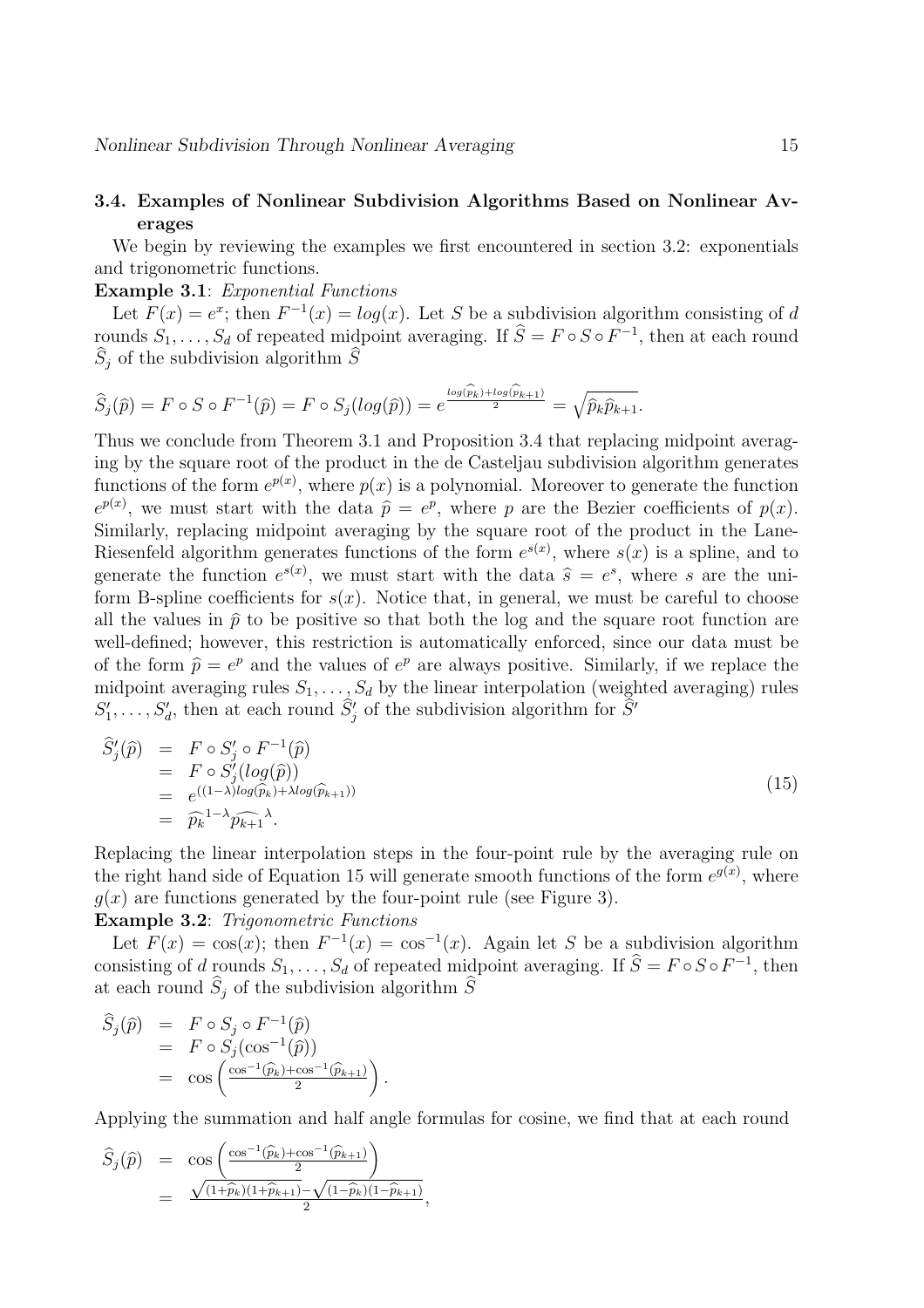which is precisely the averaging rule in Equation 7. Thus we conclude from Theorem 3.1 and Proposition 3.4 that replacing midpoint averaging in the de Casteljau subdivision algorithm with the averaging rule provided by Equation 7 generates functions of the form  $cos(p(x))$ , where  $p(x)$  is a polynomial, and replacing midpoint averaging in the Lane-Riesenfeld algorithm with the averaging rule in Equation 7 generates functions of the form  $cos(s(x))$ , where  $s(x)$  is a spline. Note that, in general, here we must be careful to choose all the values in  $\hat{p}$  to lie in the interval  $(-1, 1)$ , where  $\cos^{-1}(x)$  is well-defined. Similar results hold for the sine function, since as we observed in section 3.2, sine and cosine satisfy the same functional equation. Notice that if we consider control points in the xy-plane and we use the averaging rule for cosine on the first coordinate and the averaging rule for sine on the second coordinate, then we can apply these subdivision rules to generate evenly space points on the circle – see Figure 5 (bottom).

Example 3.3: Averages Generated from Power Functions

To construct a generic collection of averaging rules, let  $F_p : (0, \infty) \to (0, \infty)$  be defined by

$$
F_p(x) = x^{\frac{1}{p}}
$$
  
=  $e^x$   $p \neq 0$   
 $p = 0$ .

Then the corresponding averaging rules are

$$
A_p(a,b) = F_p\left(\frac{F_p^{-1}(a) + F_p^{-1}(a)}{2}\right).
$$

Thus

$$
A_p(a,b) = \left(\frac{a^p + b^p}{2}\right)^{\frac{1}{p}} \qquad p \neq 0
$$
  
=  $\sqrt{ab}$   $p = 0$ .

In particular,

$$
A_{-1}(a, b) = \frac{2ab}{a+b}
$$
 (harmonic mean)  
\n
$$
A_0(a, b) = \sqrt{ab}
$$
 (geometric mean)  
\n
$$
A_1(a, b) = \frac{a+b}{2}
$$
 (arithmetic mean).

This family of averages is investigated by Hardy et al. in [11]. Notice that by L'Hopital's rule

$$
\lim_{p\to 0} A_p(a, b) = A_0(a, b)
$$
  
\n
$$
\lim_{p\to -\infty} A_p(a, b) = \min(a, b)
$$
  
\n
$$
\lim_{p\to \infty} A_p(a, b) = \max(a, b).
$$

If  $av = A_p$ , then by Theorem 3.1 and Proposition 3.4, the output of the Lane-Risenfeld algorithm with d rounds of averaging on a sequence of positive real numbers  $\{c_i\}$  is

$$
\left(\sum_{i} c_i^p N_i^d(t)\right)^{\frac{1}{p}} \quad p \neq 0
$$

$$
e^{\sum_{i} \log(c_i) N_i^d(t)} \quad p = 0
$$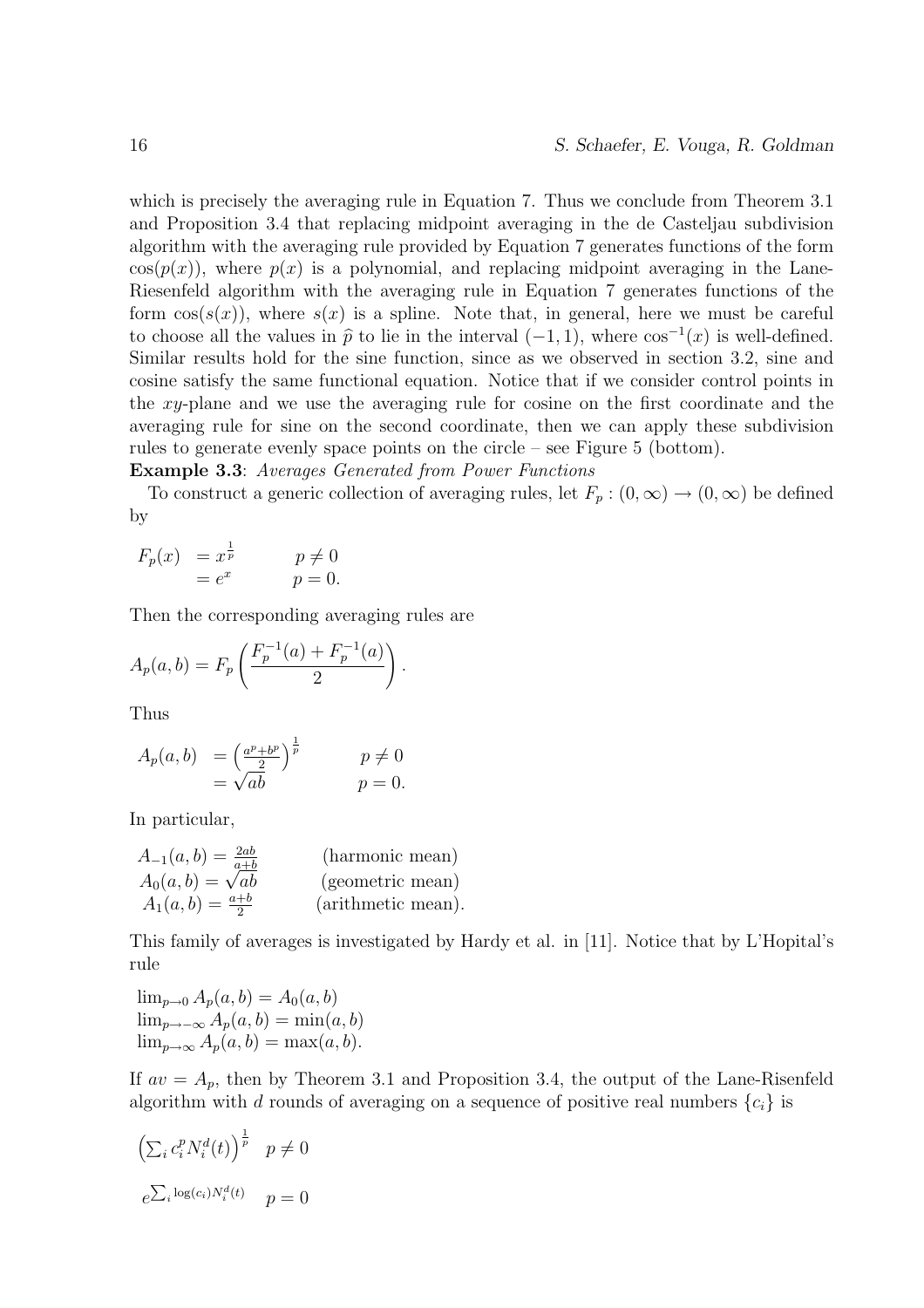

Figure 6. A circular arc reproduced by replacing midpoint averaging in the de Casteljau algorithm with the product of the complex square roots.

where  $N_0^d(t), \ldots, N_{2n+1-d}^d(t)$  are the degree d uniform B-spline basis functions. Analogous results hold for any subdivision procedure, such as the de Casteljau subdivision algorithm for Bezier curves, when linear averaging is replaced by the averaging rule  $av = A_p$ .

We can also investigate smooth 1-1 functions  $F: U \to \hat{U}$ , where  $U, \hat{U}$  are open convex subsets of  $R^2$ . One way to generate interesting functions of this type is to identify the xyplane with the complex numbers, and then to investigate functions of a complex variable. Example 3.4: Complex Exponential Functions

Let  $F(z) = e^z$ , where z is a complex number. Then  $F^{-1}(z) = log(z)$ . Again let S be a subdivision algorithm consisting of d rounds  $S_1, \ldots, S_d$  of repeated midpoint averaging. If  $\widehat{S} = F \circ S \circ F^{-1}$ , then just as in Example 3.1 at each round  $\widehat{S}_j$  of the subdivision algorithm  $\hat{S}$ .

$$
\widehat{S}_j(\widehat{p}) = F \circ S \circ F^{-1}(\widehat{p}) = F \circ S_j(log(\widehat{p})) = e^{\frac{log(\widehat{p}_k) + log(\widehat{p}_{k+1})}{2}} = \sqrt{\widehat{p}_k} \sqrt{\widehat{p}_{k+1}},
$$

but here the entries of  $\hat{p}$  are complex numbers, so the square root here is the complex square root. If we adopt polar coordinates and set  $\hat{p}_k = \hat{r}_k e^{i\theta_k}$ ,  $-\pi < \theta < \pi$ , then

$$
\widehat{S}_j(\widehat{p}) = \sqrt{\widehat{p}_k} \sqrt{\widehat{p}_{k+1}} = \sqrt{\widehat{r}_k \widehat{r}_{k+1}} e^{i(\widehat{\theta}_k + \widehat{\theta}_{k+1})/2}.
$$

Thus the averaging rule here takes the geometric mean of the radial coordinates and the arithmetic mean of the angular coordinates. Since both log and complex square root have a branch cut discontinuity along the negative x-axis, to get a single-valued function we must restrict our attention to control points  $\hat{p}$  lying in a convex subset of C that does not contain the negative real numbers. What kinds of functions can be generated by such subdivision algorithms? If the initial control points  $\hat{p}$  lie along a circle of radius r centered at the origin, then the points at each round  $\hat{S}^k(\hat{p})$  will necessarily lie along the same circle; moreover, in this case the point

$$
\sqrt{\widehat{p}_k}\sqrt{\widehat{p}_{k+1}} = \widehat{r}e^{i(\widehat{\theta}_k + \widehat{\theta}_{k+1})/2}
$$

lies midway along the arc between  $\hat{p}_k$  and  $\hat{p}_{k+1}$ . (Here the arc that does not contain the negative x-axis is chosen to avoid the branch cut discontinuity in the square root. This arc is not necessarily the shorter arc.) Thus if we replace midpoint averaging by the product of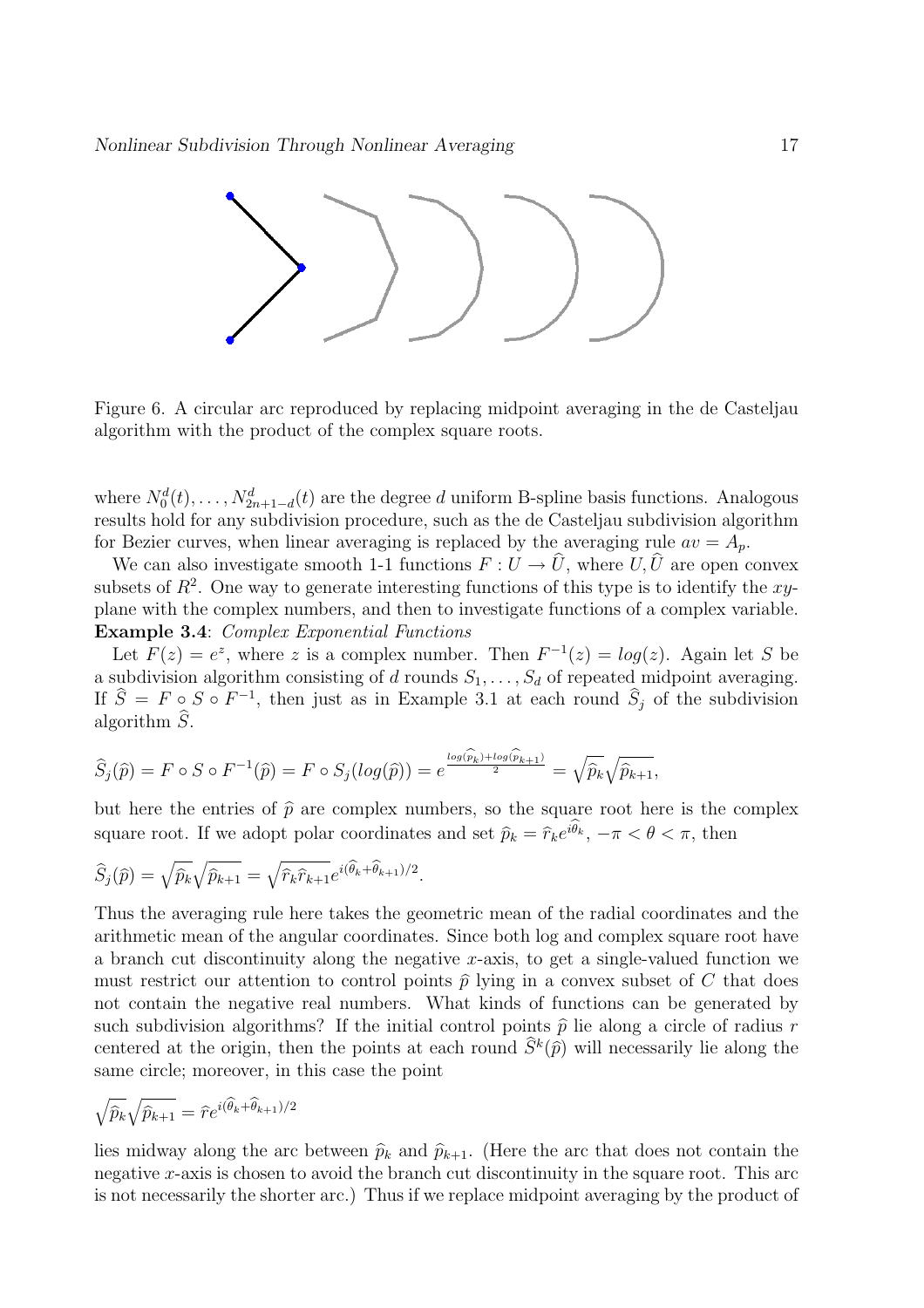18 S. Schaefer, E. Vouga, R. Goldman



Figure 7. A clover-shaped curve generated by the four-point subdivision algorithm conjugated with a Mobius transformation (top). Contrast with the same control points subdivided with the ordinary four-point scheme (bottom).

the complex square roots, then both the de Casteljau subdivision algorithm and the Lane-Riesenfeld algorithm will reproduce arcs of circles centered at the origin. Moreover, if the initial control points are uniformly spaced along the circle, then the new control points after each round of subdivision will also be uniformly spaced along the circle. Nevertheless, these subdivision algorithms cannot reproduce the entire circle because of the branch cut discontinuity along the negative x-axis (see Figure 6). In general, by Theorem 3.1 and Proposition 3.4, the curves generated by the de Casteljau subdivision algorithm and the Lane-Riesenfeld algorithm when we replace midpoint averaging by the product of the complex square roots are the images under the map  $F(z) = e^z$  of the curves – polynomials and splines – generated by the standard versions of the de Casteljau subdivision algorithm and the Lane-Riesenfeld algorithm using midpoint averaging. In particular, if  $p$  are the Bezier control points for the planar polynomial curve  $g(t) = (g_1(t), g_2(t))$ , then the curve generated by the de Casteljau subdivision algorithm using the product of the complex square roots and the control points  $\hat{p} = e^p$  is

$$
e^{g(t)} = e^{g_1(t) + ig_2(t)} = (e^{g_1(t)} \cos(g_2(t)), e^{g_1(t)} \sin(g_2(t))).
$$

Similar results hold for the Lane-Riesenfeld algorithm, where polynomials are replaced by splines.

Example 3.5: Mobius Transformations

Consider the Mobius transformation

$$
F(z) = \frac{az+b}{cz+d},
$$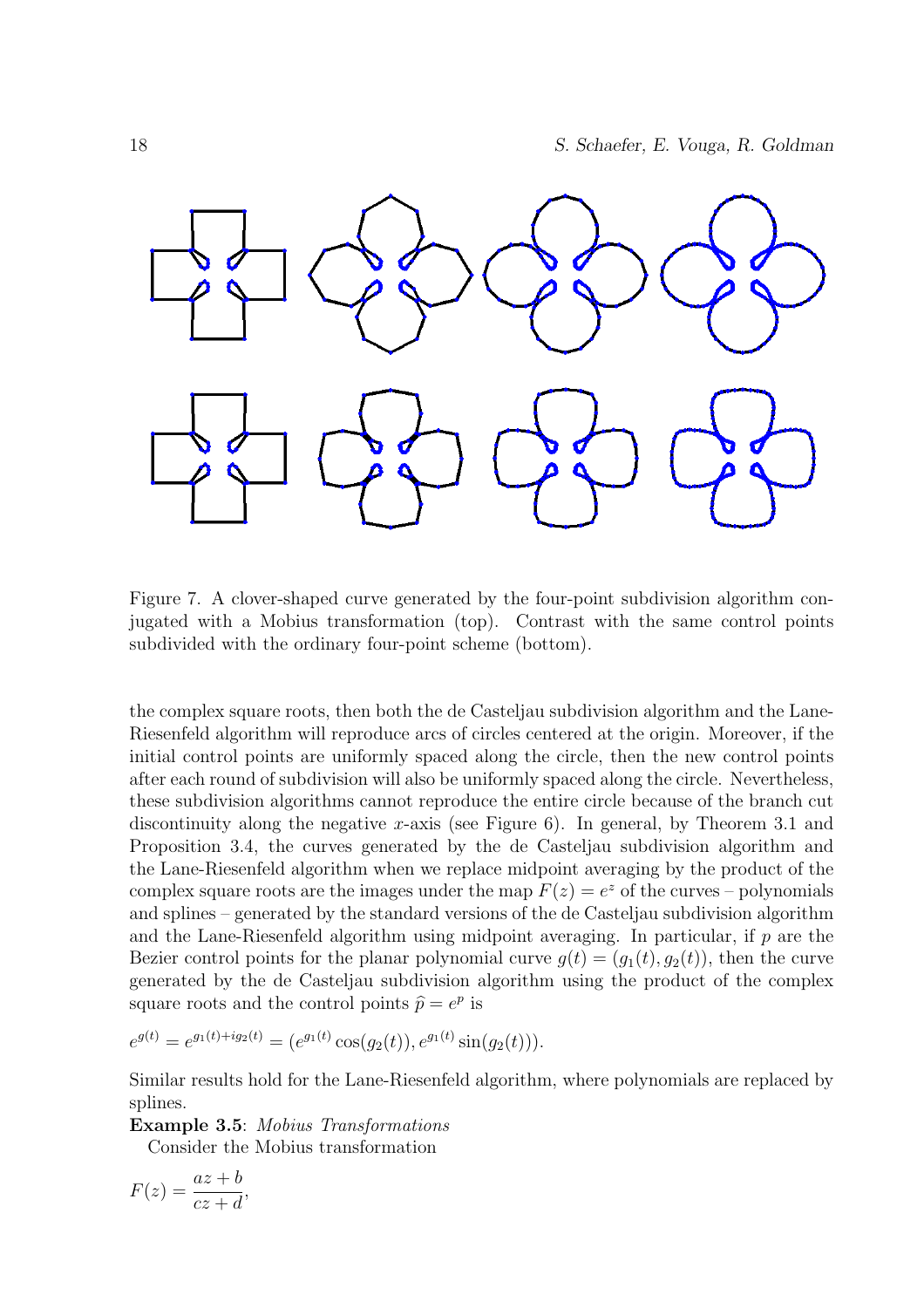where  $a, b, c, d, z$  are complex numbers and  $ad - bc \neq 0$ . Then

$$
F^{-1}(z) = \frac{dz - b}{-cz + a}.
$$

Once again let S be a subdivision algorithm consisting of d rounds  $S_1, \ldots, S_d$  of repeated midpoint averaging. If  $\hat{S} = F \circ S \circ F^{-1}$ , then at each round  $\hat{S}_j$  of the subdivision algorithm  $\widehat{S}$ 

$$
\widehat{S}_j(\widehat{p}) = F \circ S \circ F^{-1}(\widehat{p}) = F\left(\frac{1}{2}\left(\frac{d\widehat{p}_k - b}{-c\widehat{p}_k + a} + \frac{d\widehat{p}_{k+1} - b}{-c\widehat{p}_{k+1} + a}\right)\right)
$$
  
= 
$$
\frac{a(\widehat{p}_k + \widehat{p}_{k+1}) - 2c(\widehat{p}_k \widehat{p}_{k+1})}{2a - c(\widehat{p}_k + \widehat{p}_{k+1})}.
$$

Mobius transformations are closed under composition and therefore form a group. This group is isomorphic to the group of projective  $2 \times 2$  nonsingular complex-valued matrices. Thus every Mobius transformation is the composition of transformations corresponding to unitary and diagonal projective matrices – that is, to translations, dilations, and inversions [1]. Each of these elementary transformations maps lines and circles to lines and circles, so all Mobius transformations map lines and circles to lines and circles. For example, under the Mobius transformation  $F(z) = \frac{z+i}{z}$ , the image of the horizontal line  $l(t) = (t + i)$ is  $F(l) = \frac{-t^2 - 2}{t^2 + 1}$  $\frac{-t^2-2}{t^2+1} - \frac{it}{t^2+1}$  $\frac{it}{t^2+1}$ , which is a circle with center at  $-\frac{3}{2}$  $\frac{3}{2}$  and radius  $\frac{1}{2}$ . Figure 7 (top) illustrates subdivision using the four-point algorithm conjugated with a Mobius transformation.

#### 3.5. The Geometric Approach: Changing the Geodesics

Standard subdivision algorithms for approximating schemes such as the de Casteljau subdivision algorithm for Bezier curves and the Lane-Riesenfeld subdivision algorithm for uniform B-splines generate curves that lie in the convex hull of their control points and satisfy the variation diminishing property. These two properties are often critical for good approximation schemes. Moreover, the convex hull property is crucial for intersection algorithms based on recursive subdivision (see Section 3.5.2). But if we replace the arithmetic mean in these subdivision algorithms by nonlinear averaging rules, then these properties no longer seem to hold (see Figures 5 and 6 from the previous section.) It turns out that these properties break down because in this context straight lines are no longer the appropriate notions for geodesics in  $R<sup>n</sup>$ .

On curved manifolds if there is a unique geodesic joining two points, then midpoint averaging can be replaced by the midpoint of the geodesic joining the two points. With this approach, the de Casteljau subdivision algorithm and the Lane-Riesenfeld algorithm can be extended to curved manifolds [21], [22]. We can adopt this same geodesic approach to subdivision in Euclidean space: here we are going to change the geodesics, but not the underlying geometry of Euclidean space. While this geodesic interpretation may seem elementary, we shall see shortly that it is necessary to adopt this point of view to construct intersection algorithms for several common transcendental functions using nonlinear subdivision.

Suppose then that  $F: U \to \hat{U}$  is a continuous 1-1 function on an open set  $U \subseteq R^n$ . We can think of F as warping the set U into the set  $\hat{U}$ . Under this warp, lines L are mapped into curves  $F(L)$ . If we treat the curves  $F(L)$  as the geodesics in U, then F is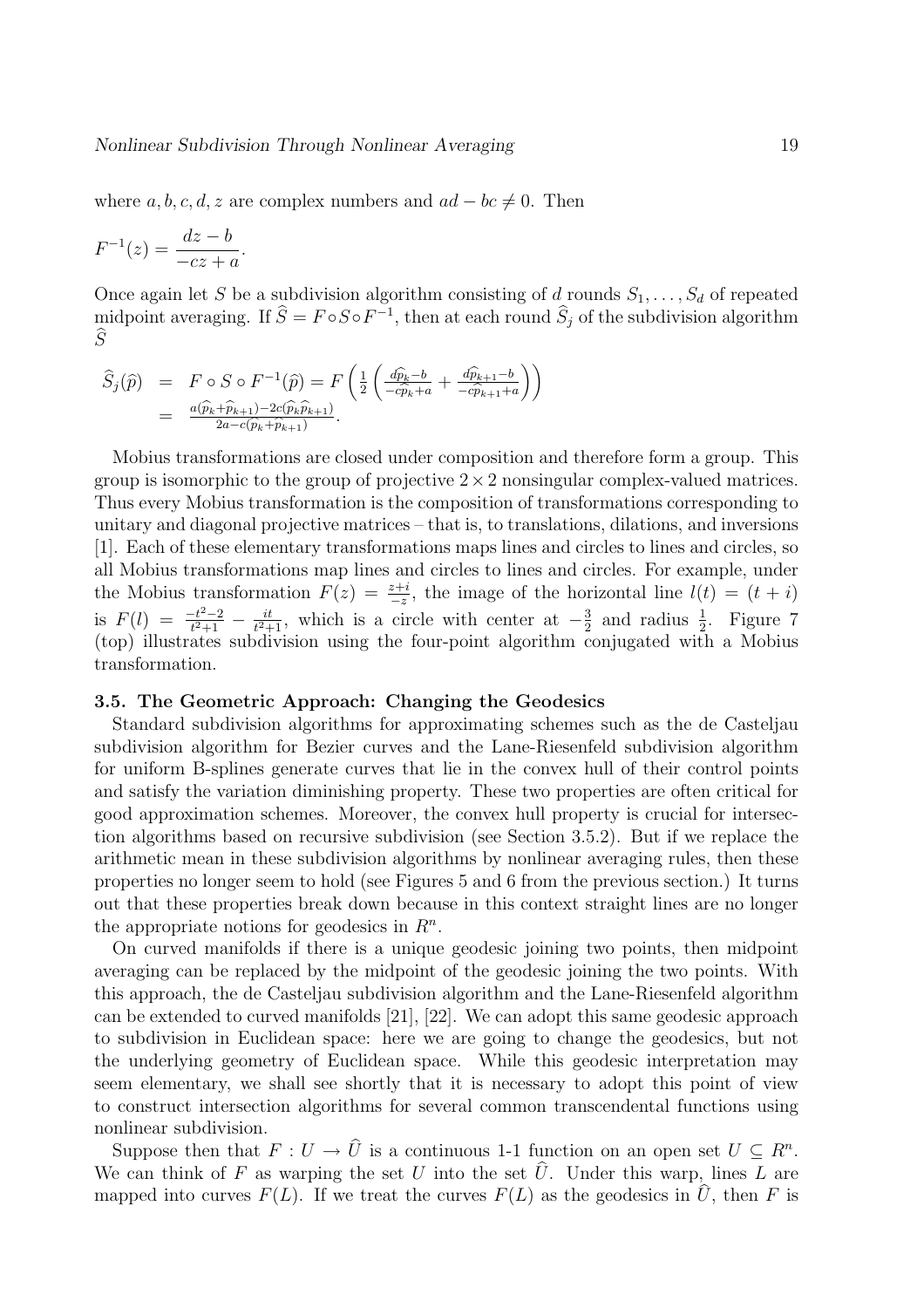

Figure 8. A Gaussian generated by nonlinear subdivision using the control points in blue. On the left, the control polygon is drawn in black with straight lines. The Gaussian (gray) does not satisfy the convex hull or variation-diminishing properties with respect to this control polygon. On the right, the control polygon is drawn using the geodesics generated from the map  $F(x, y) = (x, e^y)$ . Notice that the Gaussian does indeed satisfy the convex hull and variation-diminishing properties with respect to this geodesic control polygon.

an isometry from U to  $\hat{U}$ . Since F is 1-1, if  $\hat{P}$ ,  $\hat{Q}$  are two points in  $\hat{U}$ , then we can define a metric D on  $\hat{U}$  by setting

$$
D(\widehat{P}, \widehat{Q}) = Dist_{Euclidean}(F^{-1}(\widehat{P}), F^{-1}(\widehat{Q})).
$$

Since the lines L represent shortest distances in U, the curves  $F(L)$  represent geodesics in  $\hat{U}$ .

#### 3.5.1. The Convex Hull and Variation Diminishing Properties

To prepare the way for our theorem on the convex hull and variation diminishing properties for curves generated by nonlinear subdivision algorithms, we need a few simple definitions relating these properties to geodesics.

A set C is convex with respect to the geodesics  $G$  if the geodesic connecting any two points in the set C lies completely within the set C. The *convex hull of the points p* with respect to the geodesics  $G$  is the smallest convex set with respect to the geodesics  $G$ containing the points p.

Similarly, a curve  $C$  with control points  $p$  satisfies the variation diminishing property with respect to the geodesics G if for every geodesic q, the number of intersections of q with  $C$  is always less than or equal to the number of intersections of  $q$  with the geodesic control polygon of p.

**Theorem 3.5:** Suppose that  $F: U \to \hat{U}$  is a continuous 1-1 function on an open set  $U \subseteq R^n$ . Let S be a subdivision algorithm that maps points in U to points in U and let  $\widehat{S} = F \circ S \circ F^{-1}.$ 

a. If the subdivision scheme S satisfies the convex hull property with respect to straight lines L, then the subdivision scheme  $\hat{S}$  satisfies the convex hull property with respect to the geodesics  $F(L)$ .

b. If the subdivision scheme S satisfies the variation diminishing property with respect to straight lines L, then the subdivision scheme  $\hat{S}$  satisfies the variation diminishing property with respect to the geodesics  $F(L)$ .

Proof: Part a follows easily from the fact that  $F$  maps convex sets in  $U$  (with respect to straight lines L) to convex sets in  $\hat{U}$  (with respect to the geodesics  $F(L)$ ), and part b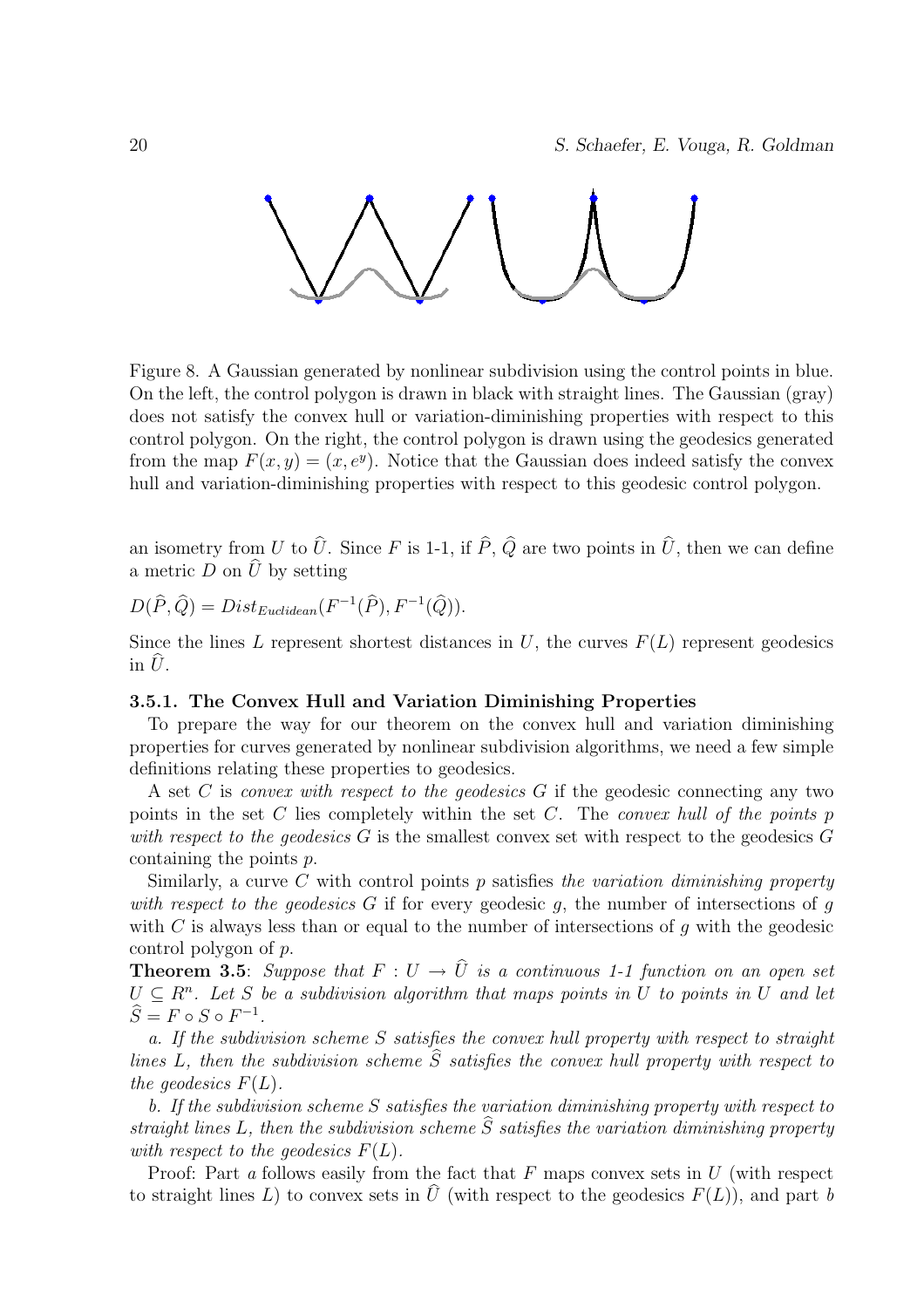

Figure 9. The analogue of Figure 8 with the geodesics on the right generated by the complex exponential function:  $F(z) = e^z \iff F(x, y) = (e^x \cos(y), e^x \sin(y)).$ 

follows directly from the fact that F maps straight lines in U to geodesics in  $\hat{U}$ .

Suppose that  $F: U \to \hat{U}$  is a continuous 1-1 function on an open set  $U \subseteq R$ . To apply the geometric approach to subdivision and to take full advantage of Theorem 3.5, it is best to extend  $F$  to a bivariate function so that we can consider the graph of  $F$  in the xy-plane. To extend F to a bivariate function, we introduce the map  $H(x, y) = (x, F(y))$ . For example, if  $F(t) = e^t$ , then we consider the bivariate function  $H(x, y) = (x, e^y)$ . In this case, in order to reproduce  $x$ , we typically perform the standard linear subdivision algorithm on the first component and we perform nonlinear subdivision only on the second component. Figures 8-10 illustrate the convex hull property and the variation diminishing property for several different nonlinear subdivision schemes in the Euclidean plane.

## 3.5.2. Intersection Algorithms

For two curves generated by recursive subdivision that lie in the convex hulls of their control points, we have the following standard intersection algorithm: Intersection Algorithm

- If the convex hulls of the control points of the two curves fail to intersect, then the curves themselves do not intersect.
- Otherwise if each curve can be approximated by a straight line segment, then intersect these line segments.
- Otherwise subdivide the two curves and intersect the curve segments recursively.

Now suppose that  $F: U \to \hat{U}$  is a continuous 1-1 function on an open set  $U \subseteq R^n$ . By Theorem 3.5 if S is a subdivision scheme that maps points in U to points in U and satisfies the convex hull property with respect to straight lines  $L$ , then the subdivision scheme  $\widehat{S} = F \circ S \circ F^{-1}$  satisfies the convex hull property with respect to the geodesics  $F(L)$ . Therefore the intersection algorithm presented above is still valid for curves generated by the nonlinear subdivision scheme  $\hat{S}$  provided that we replace straight lines L bounding the convex hull by geodesics  $F(L)$ . We illustrate this intersection algorithm in Figure 11, where we apply recursive subdivision to intersect a Gaussian with a straight line. The figure illustrates the recursive procedure calls that find the two intersection points. Notice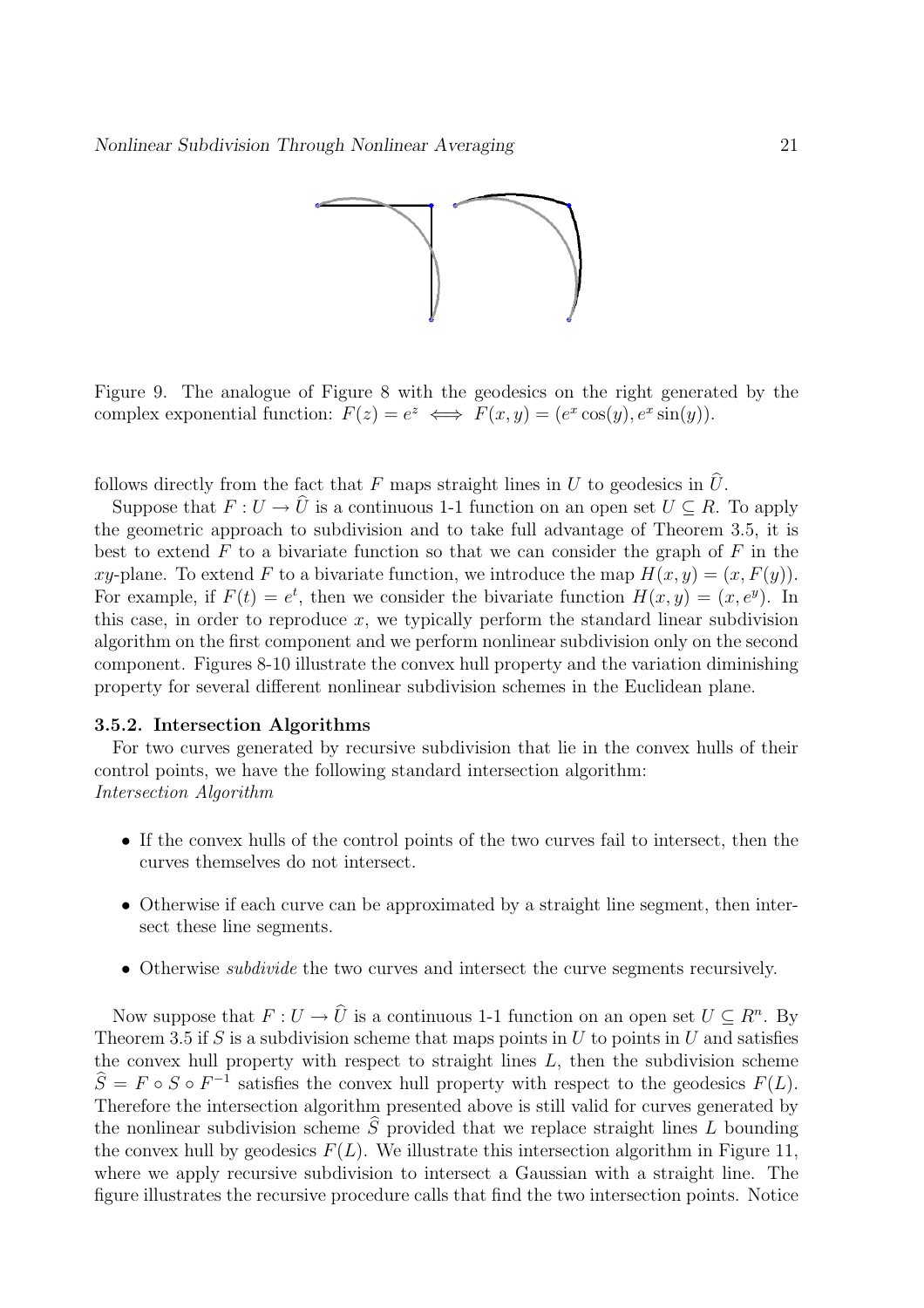

Figure 10. The analogue of Figure 8 with the geodesics on the right generated by the Mobius transformation  $F(z) = \frac{1}{z}$ , which turns the plane inside-out.

that this algorithm is complete; unlike Newton iteration, recursive subdivision finds all the intersection points.

In general, the geodesics  $F(L)$  are not straight lines but rather are smooth curves (for instance  $y = e^x$ ). Computing the convex hull of a set bounded by smooth functions may be difficult and can complicate the intersection algorithm. For certain functions, however, (such as  $e^x$ ), we can bound each geodesic  $F(L)$  of the control polygon with a triangle. In particular, if the derivative of  $F(L)$  is monotonic, we can construct a triangle that bounds  $F(L)$  by intersecting the tangent lines at the end-points of the geodesic. Computing these triangles for all the geodesics yields a set of points whose convex hull contains the convex hull of the geodesics. Because this convex hull is bounded by straight line segments, the intersection algorithm simplifies. Notice that this algorithm does not require that the function produced by subdivision or its derivative is monotonic, which is almost certainly not the case. Instead the only requirement is on the derivative of the nonlinear function F.

Figure 12 illustrates the same intersection calculation as in Figure 11 except that the convex hull of the geodesics is replaced by a piecewise linear hull bounding the geodesics. Figure 13 depicts a similar intersection calculation between a Gaussian and a cubic curve. We subdivide the cubic curve with a linear subdivision scheme and the Gaussian with a nonlinear subdivision scheme. Since both curves satisfy the convex hull property, we can still efficiently intersect these two curves.

## 4. Conclusion

We have presented a systematic approach to generating a new class of nonlinear subdivision schemes by replacing linear averages with nonlinear averages in linear subdivision algorithms. We showed that replacing linear averages with nonlinear averages is equivalent to composing a linear subdivision algorithm with a locally invertible nonlinear map. The smoothness of our nonlinear subdivision schemes is inherited from the smoothness of the original linear subdivision schemes and the differentiability of the locally invertible maps. Using our method, we are able to build simple nonlinear stationary subdivision schemes for many functions, including trigonometric and exponential functions, for which no known linear stationary subdivision schemes exist.

This paper is based on four key insights: three algebraic and one geometric.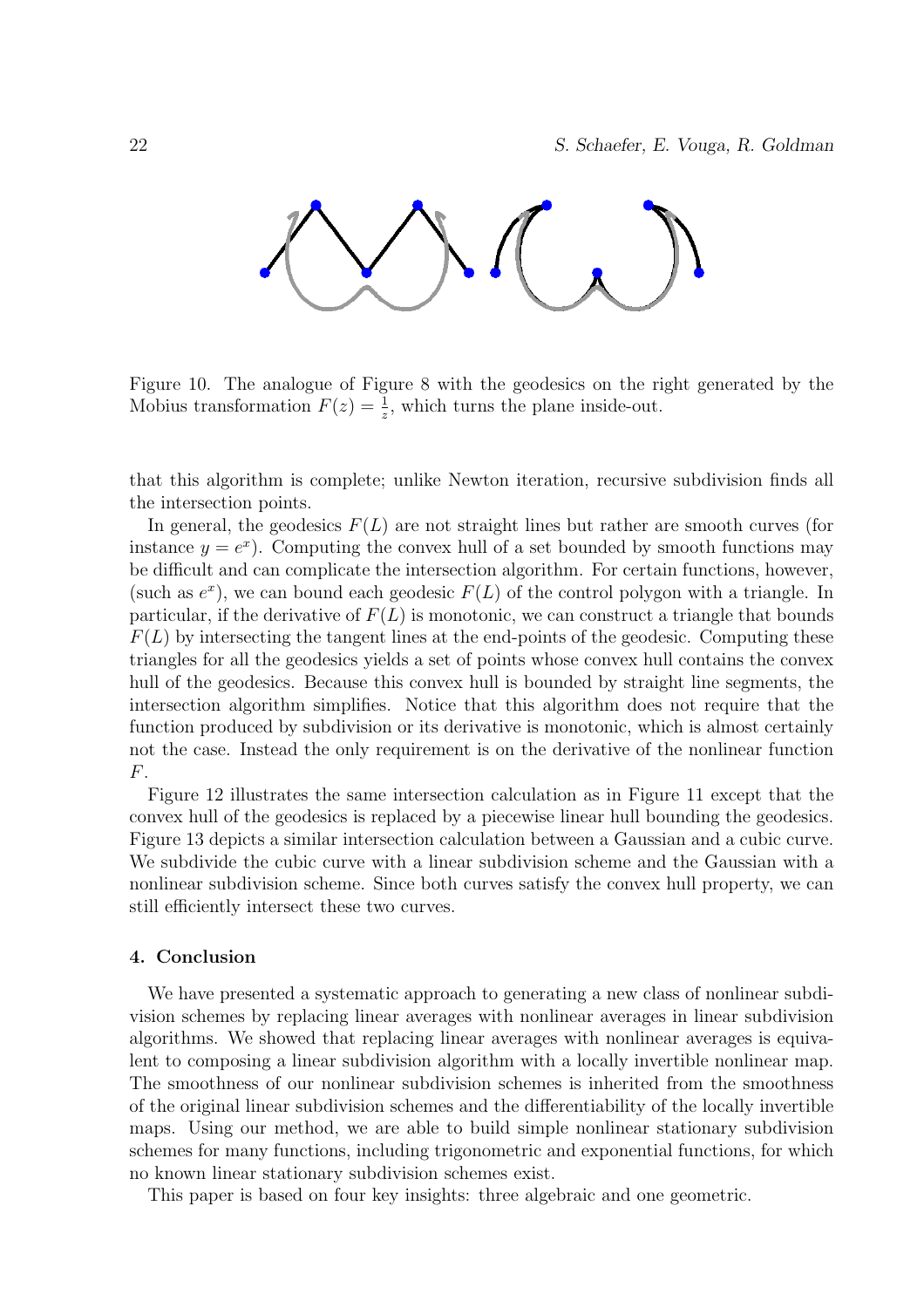Nonlinear Subdivision Through Nonlinear Averaging 23



Figure 11. Using recursive subdivision to intersect a Gaussian with a straight line. The convex hulls of the exponential control polygons are shaded.



Figure 12. Using recursive subdivision to intersect a Gaussian with a straight line. The piecewise linear approximations to the convex hulls of the exponential control polygons are shaded. Compare with Figure 11.

- new averaging rules replace midpoint averaging in linear subdivision algorithms
- $\bullet$  functional equations generate new averaging rules with especially nice properties
- conjugation provides insight into why new averaging rules lead to smooth functions
- geodesics present a geometric context for understanding nonlinear subdivision and for building intersection algorithms based on recursive subdivision

Algebra guided our intuitions and led to rigorous proofs; geometry linked our new subdivision schemes for functions in Euclidean space to standard subdivision techniques on curved manifolds and allowed us to recover the convex hull and variation diminishing properties. The convex hull property relative to geodesics permitted us to extend standard intersection algorithms for polynomial and piecewise polynomial functions based on recursive subdivision to intersection algorithms for transcendental functions generated from nonlinear subdivision.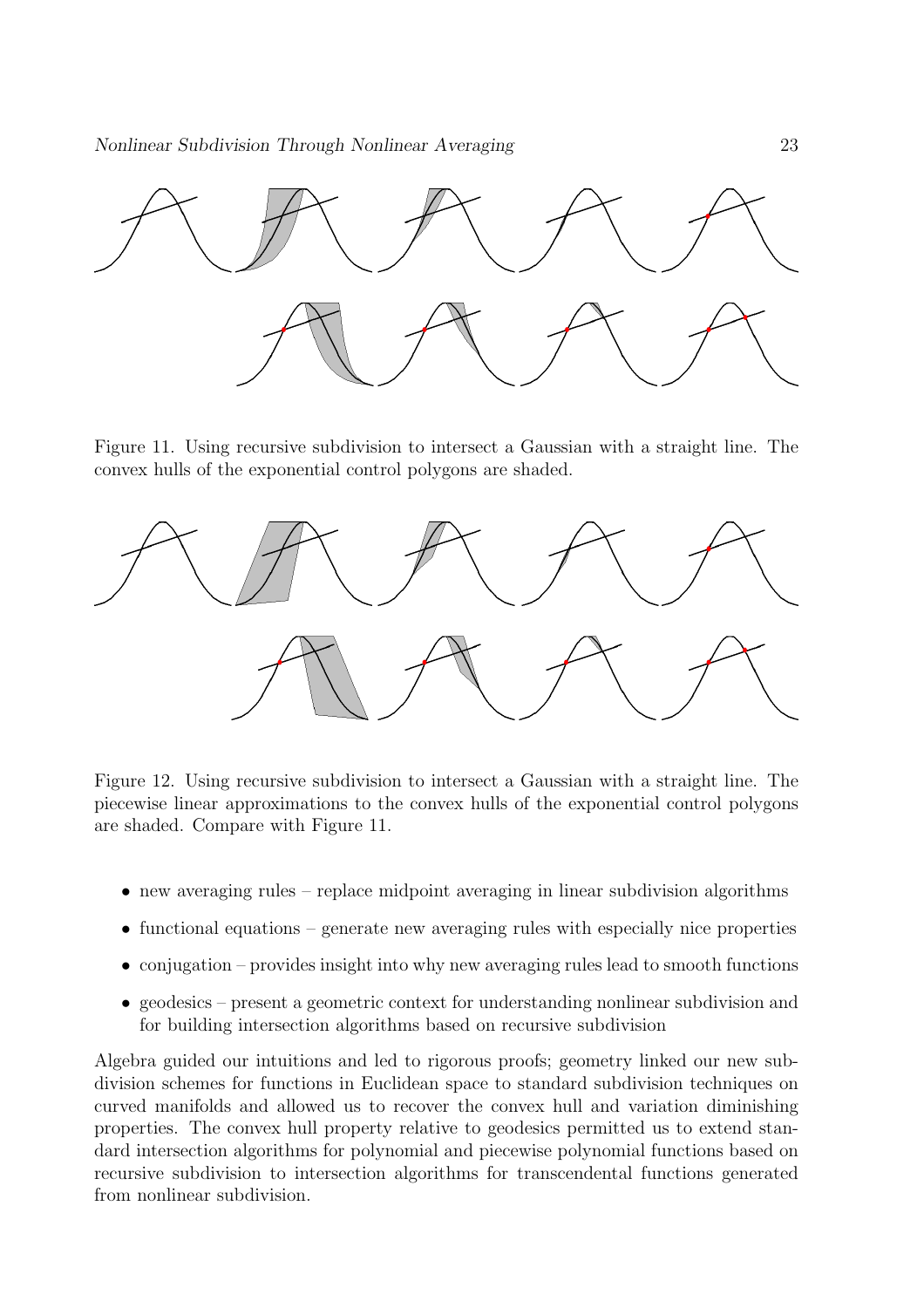

Figure 13. Using recursive subdivision to intersect a Gaussian with a cubic curve. The piecewise linear approximations to the convex hulls of the exponential control polygons are shaded.

The interpretation of nonlinear subdivision in terms of geodesics also allows us to recover other geometric properties. For example, functions generated from linear subdivision algorithms are invariant under translation along straight lines. Similarly, functions generated from nonlinear subdivision based on nonlinear averages are invariant under translation along the corresponding geodesics.

Because replacing linear averages with nonlinear averages is equivalent to conjugating a linear subdivision algorithm with a locally invertible nonlinear map, many other properties of functions generated from linear subdivision algorithms extend to functions generated by these nonlinear subdivision algorithms. For example, subdivision schemes generate self-similar functions. Therefore functions generated by linear subdivision schemes are attractors [19]. Similarly, the functions generated from these nonlinear subdivision schemes are also attractors. The iterated function systems for functions generated from these nonlinear subdivision schemes are built by conjugating the iterated function systems for the corresponding linear subdivision scheme with the locally invertible map that represents the nonlinear average.

Several important polynomial and piecewise polynomial functions that can be built by linear subdivision procedures can also be generated from recursive evaluation algorithms based on repeated linear interpolation: For Lagrange interpolation there is Nevilles algorithm; for Bezier approximation, the de Casteljau algorithm; and for B-splines, the de Boor algorithm. If we replace linear interpolation in these evaluation algorithms by a nonlinear rule derived from replacing weighted linear averages with the corresponding weighted nonlinear averages, then the result is a recursive evaluation algorithm for the functions generated from the corresponding nonlinear subdivision scheme. The proofs that this works are much the same as the proofs of convergence for these nonlinear subdivision schemes. In fact, Theorem 3.1, Corollaries 3.2, 3.3, and Proposition 3.4 for recursive subdivision algorithms have straightforward analogues for recursive evaluation procedures.

In the future, we would like to find additional interesting maps to create new and different nonlinear subdivision schemes for univariate functions. In particular, we would like to explore maps that are not analytic. For instance, Theorem 3.1 bears a striking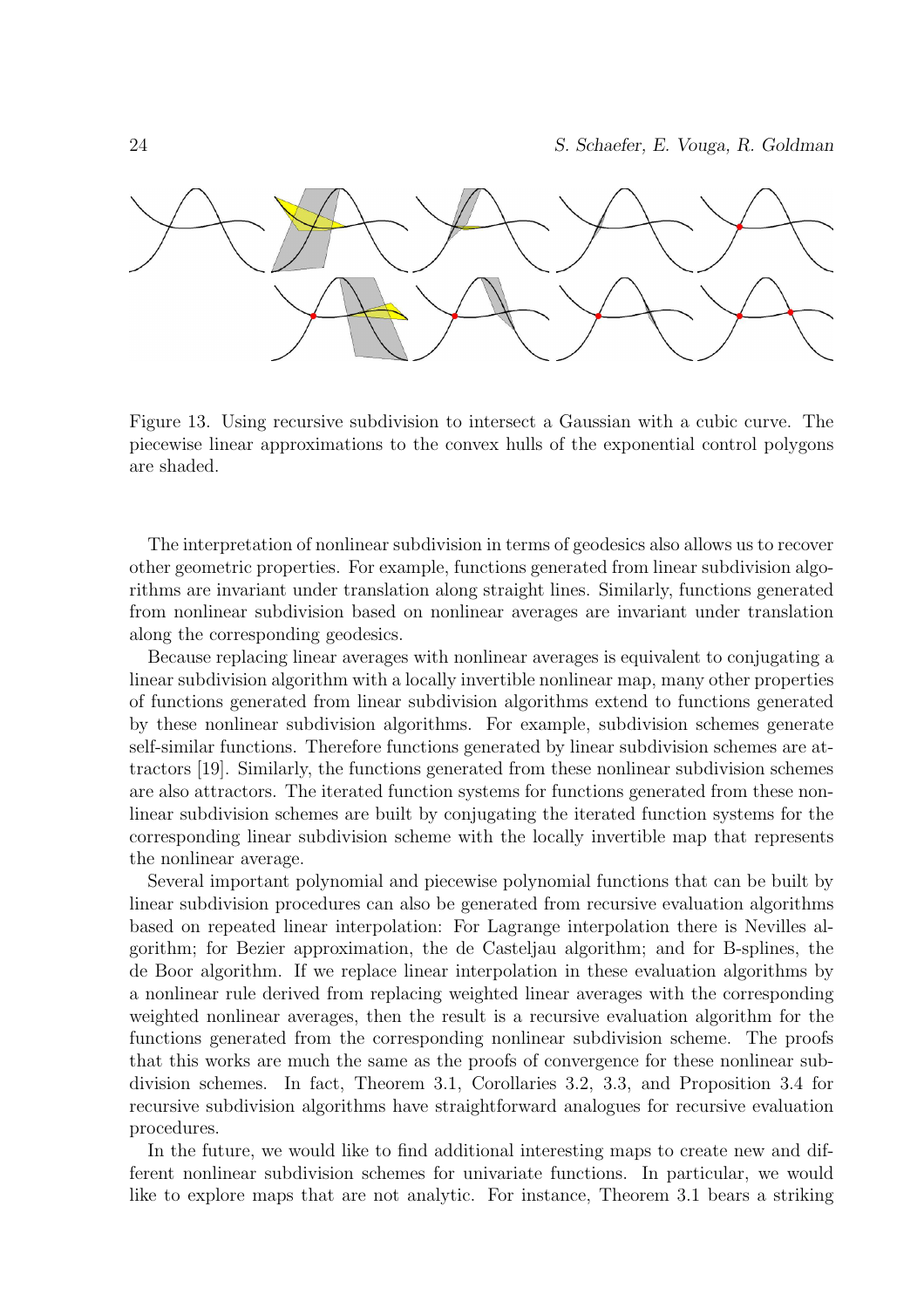similarity to the technique used by Schaefer *et al* [20] to modify the Catmull-Clark scheme to interpolate networks of curves. We would also like to pay more attention to bivariate functions and perhaps study nonlinear subdivision algorithms for surfaces with extraordinary points. Finally we would like to use our approach to develop nonlinear subdivision techniques for new applications such as Fourier and wavelet transforms.

## Acknowledgements

We would like to thank Nira Dyn for her help and advice with this paper as well as for suggesting [11] as a reference.

# REFERENCES

- 1. M. Artin. Algebra. Prentice-Hall, 1991.
- 2. Nicolas Aspert, Touradj Ebrahimi, and Pierre Vandergheynst. Non-linear subdivision using local spherical coordinates. Computer Aided Geometric Design, 20(3):165–187, 2003.
- 3. E. Catmull and J. Clark. Recursively generated b-spline surfaces on arbitrary topological meshes. Computer Aided Design, 10:350–355, 1978.
- 4. A. Cohen, N. Dyn, and B. Matei. Quasilinear subdivision schemes with applications to ENO interpolation. ACHA, 15:89–116, 2003.
- 5. P. de Castlejau. Formes a Poles. Hermes, 1985.
- 6. G. Deslauriers and S. Dubuc. Symmetric iterative interpolation processes. Constructive Approximation, 5:49–68, 1989.
- 7. N. Dyn, J. Gregory, and D. Levin. A four point interpolatory subdivision scheme for curve design. Computer Aided Geometric Design, 4:257–268, 1987.
- 8. Nira Dyn. Three families of nonlinear subdivision schemes. In Jetter, Buhmann, Haussman, Schaback, and Stoeckler, editors, Topics in Multivariate Approximation And Interpolation, pages 23–38. Elsevier, 2005.
- 9. Michael Floater and Charles Micchelli. Nonlinear stationary subdivision. Approximation Theory, 212:209–224, 1998.
- 10. R. Goldman, E. Vouga, and S. Schaefer. Smoothness of nonlinear subdivision schemes based on nonlinear averaging. In preparation, 2007.
- 11. G.H. Hardy, J.E. Littlewood, and G. Polya. Inequalities. Cambridge University Press, 1952.
- 12. J. Lane and R. Riesenfeld. A theoretical development for the computer generation and display of piecewise polynomial surfaces. IEEE Transactions on Pattern Analysis and Machine Intelligence, 2:35–46, 1980.
- 13. Charles Loop. Smooth subdivision surfaces based on triangles. Master's thesis, University of Utah, Department of Mathematics, 1987.
- 14. M. Marinov, N. Dyn, and D. Levin. Geometrically controlled 4-point interpolatory schemes. In N.A. Dodgson, M.S. Floater, and M.A. Sabin, editors, Advances in Multiresolution for Geometric Modelling. Springer-Verlag, 2005.
- 15. Charles A. Micchelli. Interpolatory subdivision schemes and wavelets. J. Approx. Theory, 86(1):41–71, 1996.
- 16. L. Noaks. Nonlinear corner cutting. Adv. Comp. Math., 8:165–177, 1998.
- 17. Ulrich Reif. A unified approach to subdivision algorithms near extraordinary vertices.